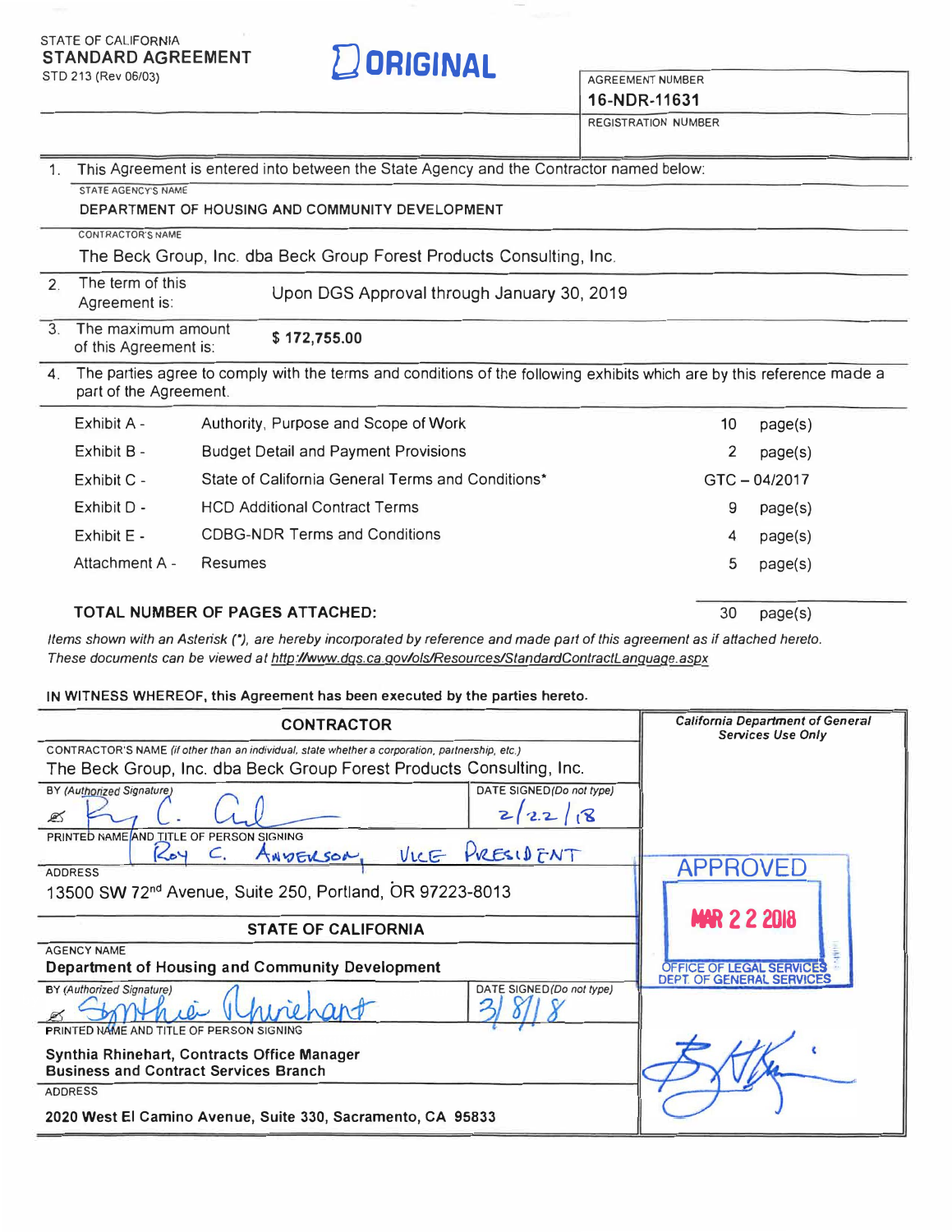### **AUTHORITY, PURPOSE AND SCOPE OF WORK**

**1.** The Beck Group, Inc. dba Beck Group Forest Products Consulting, Inc., hereafter referred to as the ("Contractor" or "BECK"), agrees to provide to the Department of Housing and Community Development, hereafter referred to as ("HCD" or "Department"), the services ("Work") as described herein. Work will be paid for with Community Development Block Grant National Disaster Resilience ("CDBG-NDR") federal funding awarded by the United States Department of Housing and Urban Development ("HUD") through the National Disaster Resilience Completion ("NDRC").

In November of 2015, HCD submitted an application for funding under NDRC and was awarded approximately seventy million dollars to implement the Community and Watershed Resilience Program ("Program") consisting of three project activities in Tuolumne County for resilient recovery from the Rim Fire, a federally declared disaster. The Program and its associated activities will assist in community recovery efforts and building resiliency for future disaster events. HCD coordinated the design of the Program and its three activities with 10 different local, state and federal contributors ("Core Team"). Some members of the Core Team will continue to provide guidance and support in the grant implementation processes for the Program and associated project activities. HCD is responsible to HUD for grant administration and ensuring program and activity compliance with federal laws and regulations associated with NDRC funding. HUD requires each project to have an initial feasibility analysis done prior to providing implementation funding. Contractor shall provide planning studies to assist HCD in determining the feasibility of Biomass Utilization Facility activities.

**2.** Work shall be provided during hours of 8:00 am to 5:00 pm, Monday through Friday, excluding State observed holidays, as applicable.

| <b>Department of Housing and Community</b><br><b>Development</b> | The Beck Group, Inc.                                 |
|------------------------------------------------------------------|------------------------------------------------------|
| Section/Unit: DFA/Contract Management                            | Section/Unit: N/A                                    |
| *Contract Manager: Patrick Talbott                               | Project Manager: Roy Anderson                        |
| Address: 2020 West El Camino Avenue,<br>Suite 400                | Address: 13500 S.W. 72 <sup>nd</sup> Ave., Suite 250 |
| Sacramento, CA 95833                                             | Portland, OR 97223                                   |
| Phone: (916) 263-2297                                            | Phone: (503) 684-3406                                |
| Email: Patrick.talbott@hcd.ca.gov                                | Email: Roya@beckgroupconsulting.com                  |

**3.** The Representatives during the term of this Agreement will be:

*\*HCD shall have the right to change the Contract Manager from time to time throughout the term of this Agreement. Such change shall not require the consent of Contractor. HCD shall notify Contractor in writing of the name of the new Contract Manager within 30 days of his or her*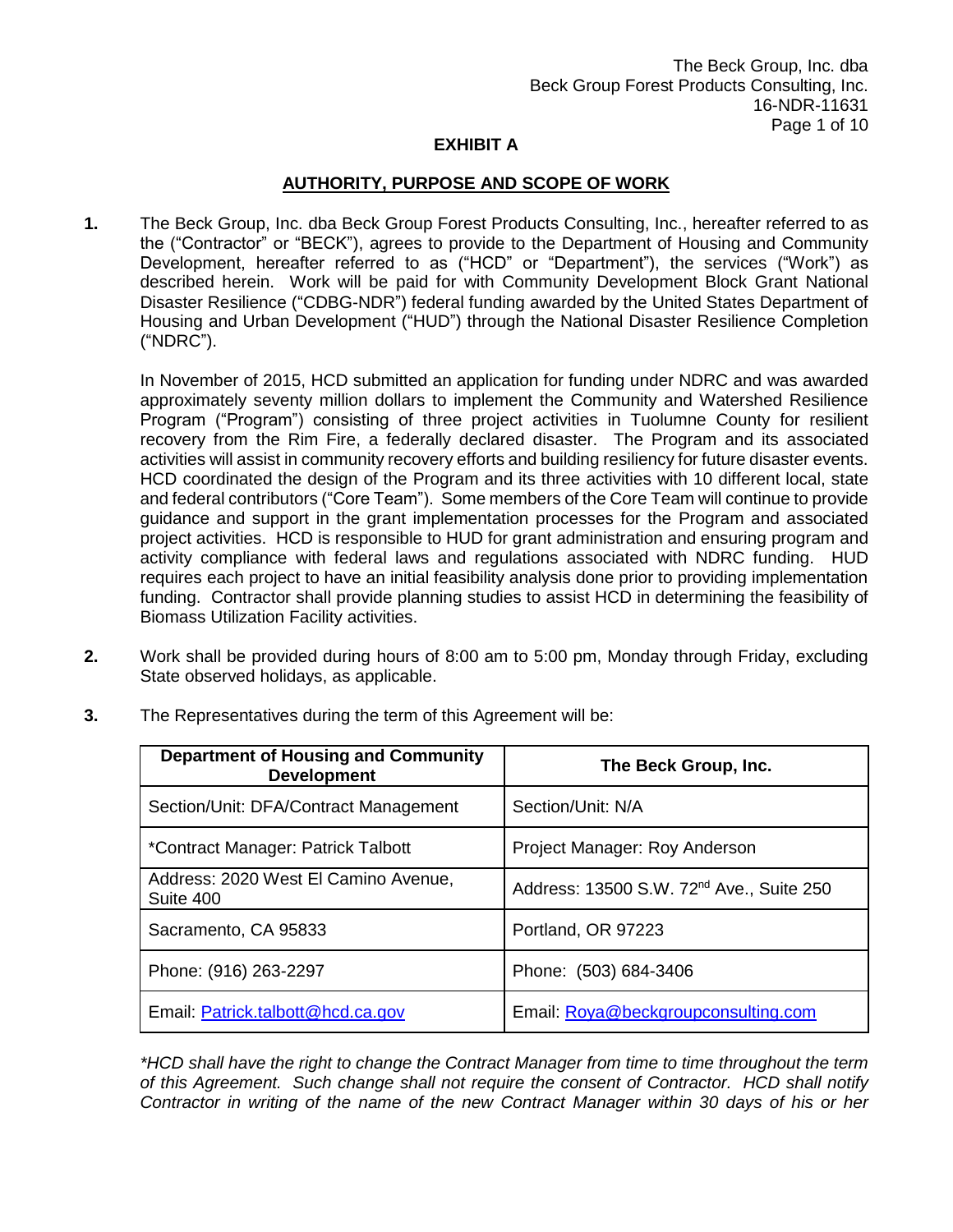*appointment to such position. Such written notice shall constitute an amendment to this Agreement.*

### **4. Specifications and Detailed Description of Work**

Timelines presented for each Activity listed below is contingent upon the date of contract execution and a notice to proceed provided by HCD.

Contractor shall provide a Feedstock Assessment and Economic Feasibility Analysis Report. Efforts will include but are not limited to the following milestones:

#### A. **Milestone 1- Project Kick-off Meeting**

Prior to any project related work, the Contractor will convene a kick-off meeting with the Core Team to allow for introductions and establishment of working relationships among Contractor team and Sierra Nevada Conservancy ("SNC") and HCD staff. Additionally, the meeting is expected to include review and confirmation of the scope of work tasks and review and confirmation of the Contractor's approach to completing the work. The meeting will be scheduled and located at a time and place to be determined, but which is most convenient to all parties. Patrick Koepele of Tuolumne River Trust ("TRT") will led the scheduling and meeting venue identification process.

### B. **Milestone 2 – Initial Public Engagement**

Development of the final report must include public engagement, elements that confer social cohesion, and opportunities to integrate with the CRC site(s) or other load centers with need clean electricity, heating, and cooling, without competing with existing biomass facilities. Additionally, Public, stakeholder, and Core Team engagement must be a documented part of the report development and included in the final recommendations put forward based on the findings.

Given emphasis on the need for the Contractor to engage key constituencies including the public, stakeholders, and the Core Team, we have elected to include in our proposal a public engagement effort, which will be led by TRT, a local conservation organization with a strong network of local stakeholders and citizens.

Specifically, TRT will lead a public engagement effort at the outset of the study aimed at:

- 1) Informing the public that the Contractor was selected to complete the studies.
- 2) Informing the public about the objectives of the study and the methodology that the Contractor plans to employ.
- 3) Gathering feedback and input on the public related to concerns and any ideas that may come forward regarding possible sites, possible business opportunities, possible untapped resources for completing the study, etc.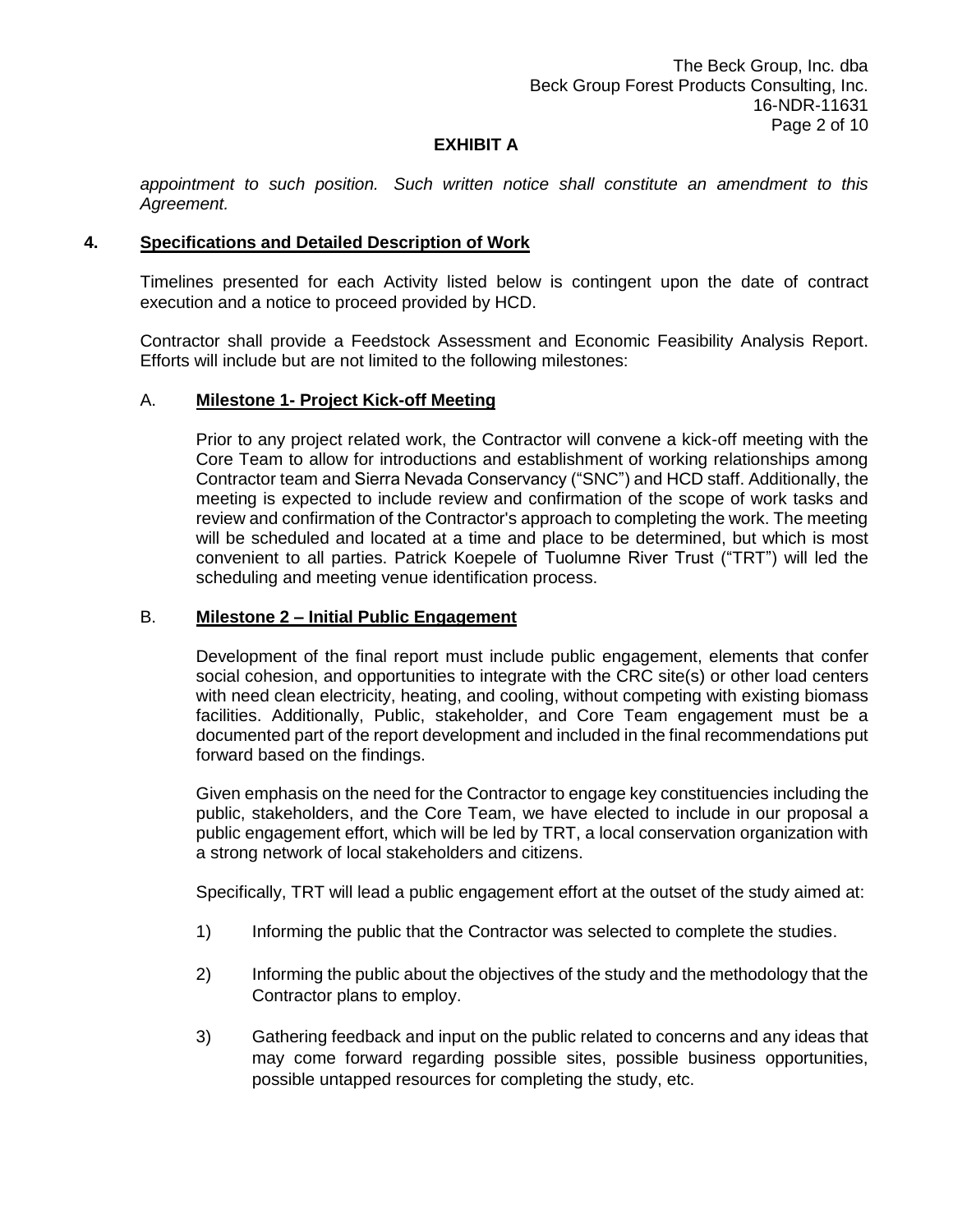- 4) An experienced facilitator will lead the meeting and a recorder will be on hand to fully document and summarize the feedback received.
- 5) The Contractor plans to host two initial public meetings to reduce the burden to public engagement. The meetings will be at locations and times to be determined.
- 6) The meeting notice will be publicized in local newspaper and radio and through social media.

## C. **Milestone 3 – Feedstock Supply Study**

Chris Trott is the Contractor team member that will lead the supply study data collection and analysis. BECK will assist in the analysis and will compile and document the results, methodology, conclusions, and recommendations in a written report ("Supply Study").

The key objectives of the feedstock supply study will be to identify the volume of biomass feedstock available to a BUF on an annual basis and to estimate of the amount of biomass feedstock available at various price points (i.e., a supply cost curve). Importantly, the feedstock supply estimate will be categorized by type (i.e., fuel from high hazard zones will be a priority, but also included will be other sources including logging residue, mill residue, ag. residue, urban wood waste, etc.). Also, the supply estimate will be the annual biomass feedstock amount judged to be practically available (i.e., the supply available after accounting for demand by other existing or planned users and for constraints related to costs, logistics, or technical challenges).

The specific tasks to be completed during the Supply Study and the associated methodologies and technologies that will be used are described as follows:

- 1) *Supply Estimate* The Contractor will use a combination of historic harvest data, standing timber inventory data (sourced from the U.S. Forest Service Inventory and Analysis database), and interviews with key stakeholders (e.g., landowners, forest products manufacturers, logging & trucking contractors, etc.) to estimate the historical annual production of biomass feedstocks (e.g., logs, logging slash, mill residues, ag residues, etc.).
- 2) *Types of Supply* The focus will be on forest derived biomass, but other sources will be considered, and the volume estimates will be categorized by type. Additionally, the supply volume will be categorized by landowner type (e.g., federal, state, local, private, etc.). The estimates will be provided on a Bone Dry Ton (BDT) basis. BDT's are a measurement unit common on forest biomass in which the dry weight of a material (i.e., weight without included water) is calculated. The distinction between green (weight with water included) and dry is important for biomass because the amount of moisture affects transportation costs and the combustion efficiency of the biomass material. These "extra" sources of feedstock may prove valuable if they allow the size of a facility(ies) to increase to a level that creates an economy of scale such that the business is cost competitive with other entities currently operating in a given business sector.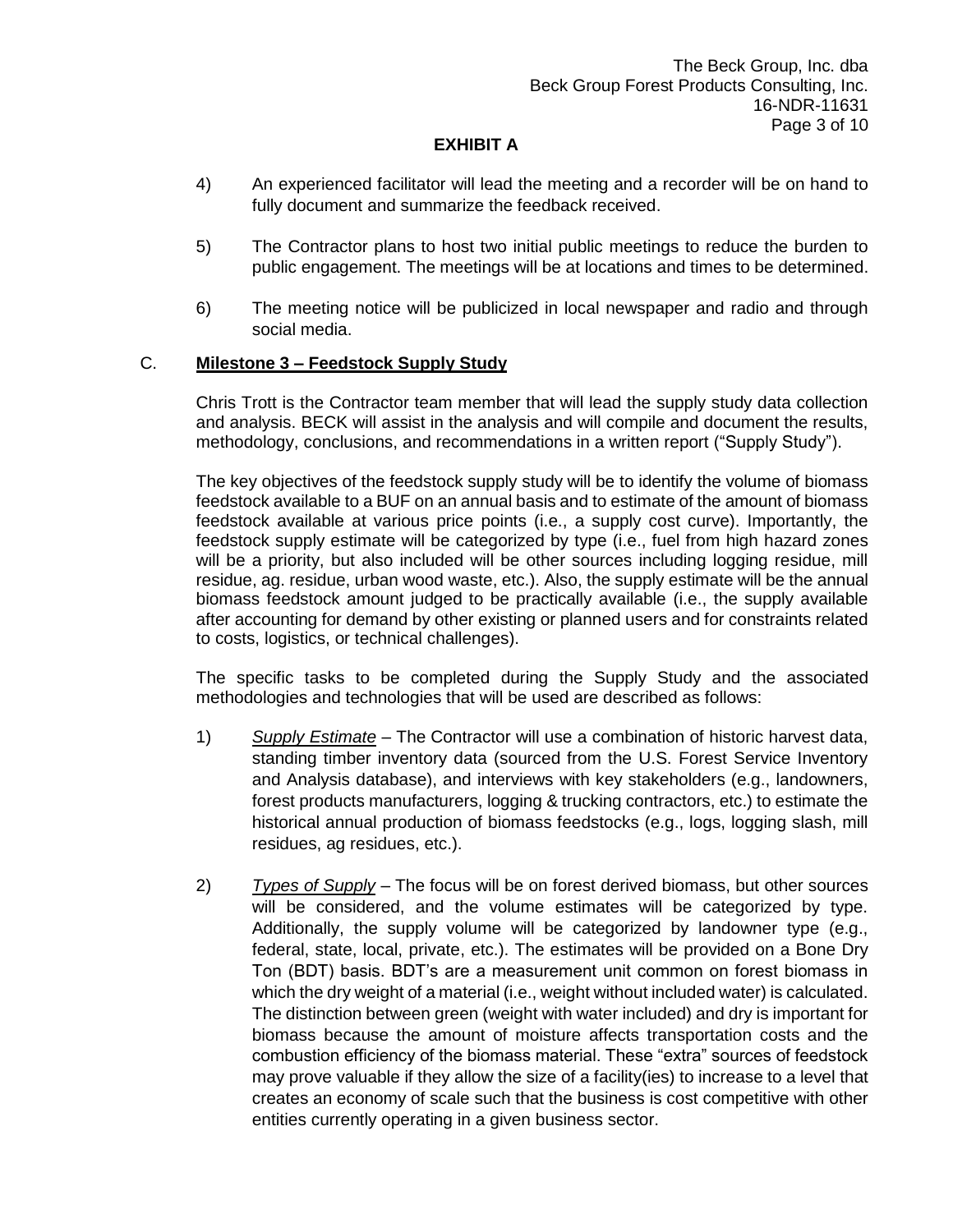- 3) *Supply from High Hazard Zones* An area of emphasis for the Contractor will be identifying the volume of feedstock that can be sourced from Tier 1 and Tier 2 High Hazard Zones per the State Tree Mortality Task Force over the next five years. Given the size and location of the High Hazard Zones the standing volumes of live and dead timber in those zones and likely management prescriptions for restoring those zones, the Contractor will estimate the realistically annually available volume. Of special concern for feedstock sourced from these areas are issues such as:
	- a) Chain-of-custody requirements for documenting its use in BioRAM or BioMAT contracts; and
	- b) How decay and degrade may affect the utility of these feedstocks for use in various technologies.
- 4) *Feedstock Specification* For each unique feedstock type identified, the Contractor will describe key characteristics such as size, piece geometry, moisture content, typical utilization options for each type, seasonality issues associated with feedstock availability, and the types of equipment needed for gathering, processing, and collecting the material.
- 5) *Supply Area* The economic haul radius varies among biomass feedstocks due to factors such as costs associated with gathering and processing the material, differences in the inherent market value of different materials, and the value of the products that can be produced from the material. Therefore, the Contractor will specify the economic haul radius (i.e., supply area) by feedstock type.
- 6) *Risk Assessment* The Contractor will complete a risk assessment of feedstock availability as impacted by local, state, and federal policies. Additionally, the Contractor will consider agency budgetary constraints that may limit feedstock availability. This process will include a review of current and anticipated management policies as well as interviews with government agency representatives, industry members, environmental groups and others with insights into potential management policies. The Contractor will use the information gathered during this process to create a scoring system for estimating the risk associated with any material that is practically available, but which cannot be harvested because of policy or fiscal constraints.
- 7) *Existing Demand* The Contractor will compile a listing of existing and planned facilities that utilize various types of biomass feedstocks and their estimated annual fiber usage. The analysis will rely on a combination of the Contractor's experience and knowledge; a database of existing forest products conversion facilities maintained by the Contractor; and the Contractor's network of industry contacts. The estimates will account for differences between incoming feedstock and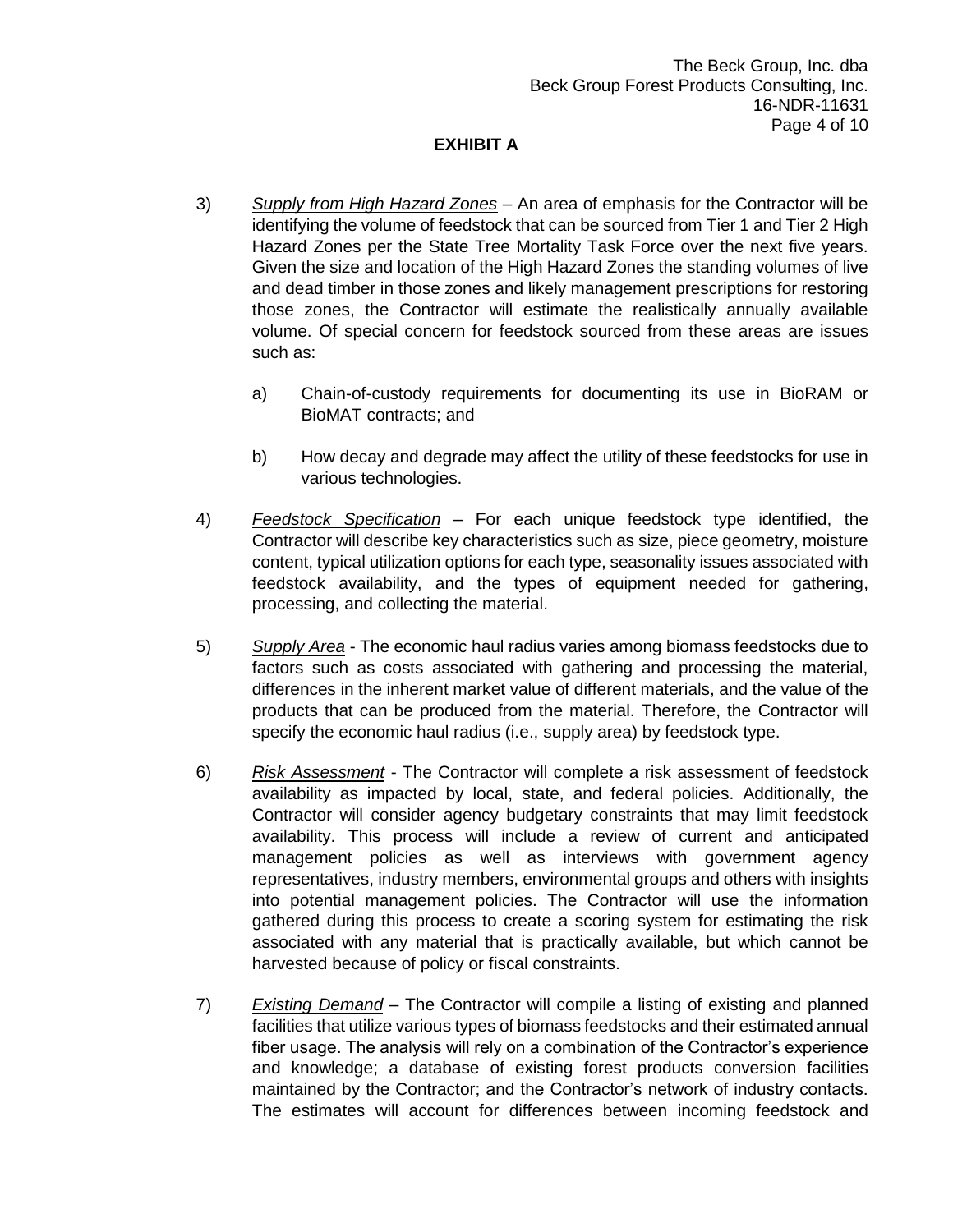finished products (i.e., yield or recovery) and for facility operating rates (e.g., 1 shift versus 2 shifts).

- 8) *Delivered Cost Forecast* The Contractor will develop a five year biomass feedstock supply cost curve. The supply cost curve will denote material types and the costs will be expressed on a \$/BDT basis delivered to a specific point. The supply cost curve will be developed as follows: For materials not currently utilized (i.e., no existing market value) the delivered cost will be "built-up" of the costs associated with harvesting, processing, and transporting the material. For other feedstocks that are currently being utilized, the estimated delivered cost will be estimated based on consistency with historical trends in California. The historical costs will be estimated based on prices reported in industry trade publication (e.g., North American Wood Fiber Review) and from Contractor's experience, knowledge, and past work.
- 9) *Documentation* The Contractor will document in a written report all results, conclusions, and recommendations arising from the Supply Study. This process will involve the Contractor first developing a draft version of the feedstock supply report. The draft version will be provided to SNC and HCD along with a teleconference meeting to discuss preliminary results. SNC and HCD will then be expected to provide feedback on the draft version of the feedstock supply report. The Contractor will then incorporate the feedback from SNC and HCD into a final version of the feedstock supply report.

### D. **Milestone 4 – Mid-way Presentation**

Following completion of the final feedstock supply report, the Contractor will assist SNC and HCD in presenting the results of the Supply Study to the public along with initial findings from Milestone 5, below, as agreed upon with SNC and HCD. The Contractor will lead a public engagement effort to deliver the results of the report to the public by:

- 1) Identifying a meeting venue and schedule a meeting date. Contractor will work with SNC and HCD to create the format of the meeting. This may include combining the presentation with other CDBG-NDR events or at a regularly scheduled Tuolumne County Board of Supervisors Natural Resources Committee meeting.
- 2) Developing publicly available project summary support information (e.g., PowerPoint and feedstock supply report summary document).
- 3) Soliciting feedback from the public on the results of the study. Contractor will compose a brief summary of feedback and comments received from the public on the mid-way presentation for SNC and HCD review.

SNC and HCD may record this presentation and use it to inform stakeholders during a webinar or other event and may compile a list of questions regarding the supply study and mid-way presentation. The Contractor will provide responses to technical questions from this list to support SNC and HCD in responding to stakeholders.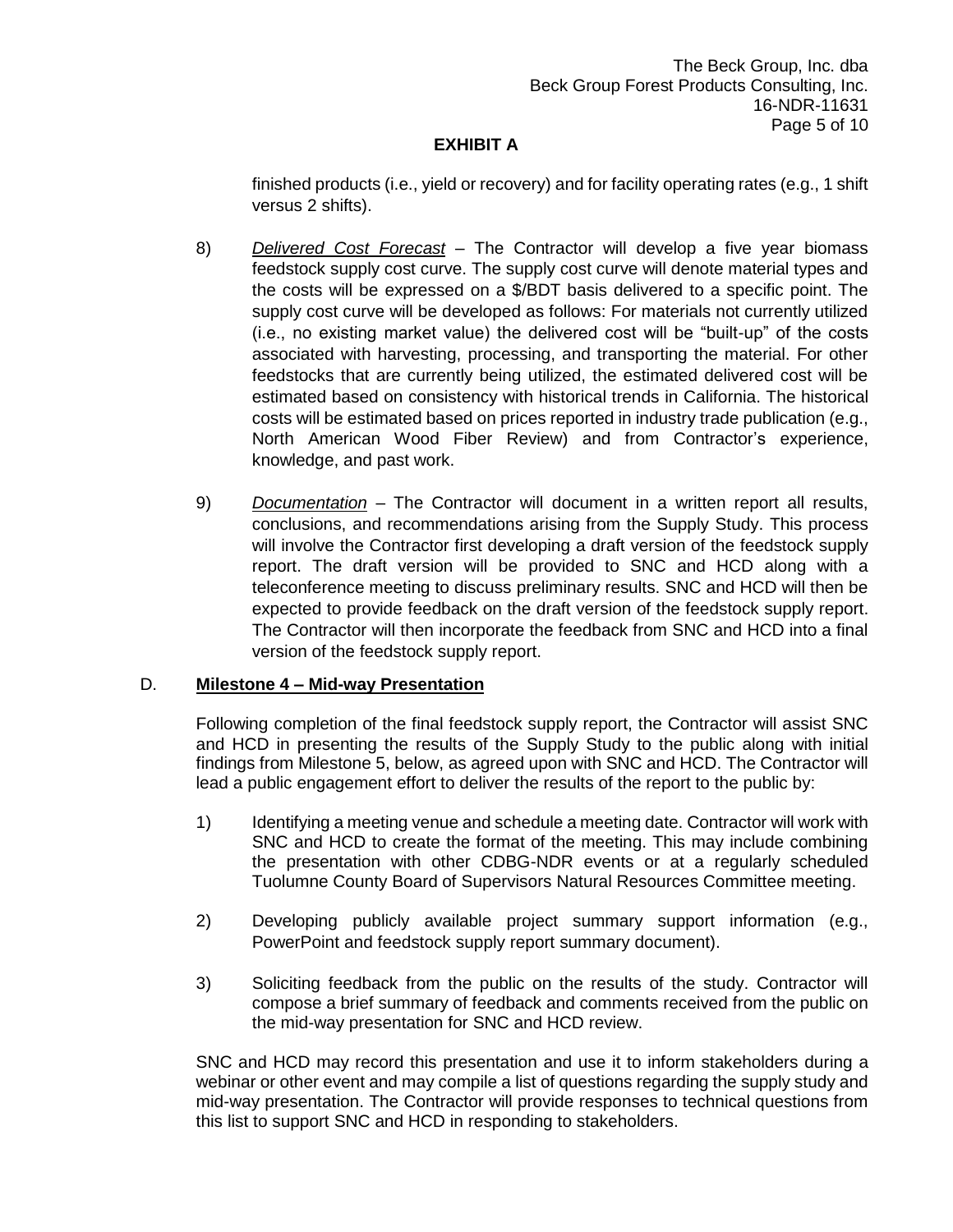## E. **Milestone 5 – Economic Feasibility Analysis**

Given the results of the Supply Study, the Contractor will complete an Economic Feasibility Analysis for new forest products business opportunities; expansion of existing operations; or value-added opportunities at existing operations. The analysis will be led by BECK (Roy Anderson) with support from CSPC (Bill Carlson) and CT Bioenergy (Chris Trott). BECK will compile and document the results, methodology, conclusions, and recommendations in a written report.

The specific tasks to be completed during the Economic Feasibility Analysis and the associated methodologies and technologies that will be used are described as follows:

- 1) *Literature Review* The Contractor will review prior work aimed at identifying feasible value-added wood product businesses identified for the region including the team's own project files from the CAWBIOM study and the CALFIRE Dead Tree Utilization study. Studies completed by others will be reviewed and considered as well. The outcome of the literature review will be the identification of a group of selected business opportunities that have been judged to represent the most viable options for wood products business opportunities.
- 2) *Interviews –* The Contractor will use the UC Wood Utilization Group database of existing, planned, inactive, and closed biomass utilization facilities in the state including both value-added wood products and bioenergy facilities in its own list of contacts to identify and interview a minimum of 10 and up to 20 representative of the types of businesses that have been judged to be the most viable options for business development. The objective of the interviews will be to identify and document the challenges, strategies, and lessons learned from their experience. The interviews will be conducted through a combination of in-person visits, phone calls, and email. The Contractor will develop an interview script to assure that the information collected in each interview is consistent with the others.
- 3) *Ranked List of Business Opportunities* Given the results of the Literature Review and the Interviews, the Contractor will develop a suite of possible business opportunities (both stand alone and co-located) that will be subjected to a screening process, which will result in a ranked list of business opportunities. The screening process will be completed as follows:
	- a) Building on BECK's prior business/technology screening work in the CAWBIOM, CALFIRE Dead Tree Utilization, and The Klamath Tribe studies, the Contractor will develop a list of screening criteria and associated scoring system. The criteria will be specific to the circumstances in Tuolumne County and are expected to include, but not be limited to, factors such as: scale of the business; opportunities for co-location; market attractiveness, state of the technology (i.e., commercially proven); level of capital investment; opportunities for mobile facilities; opportunities for modular facilities (i.e., ability to increase scale of business over time);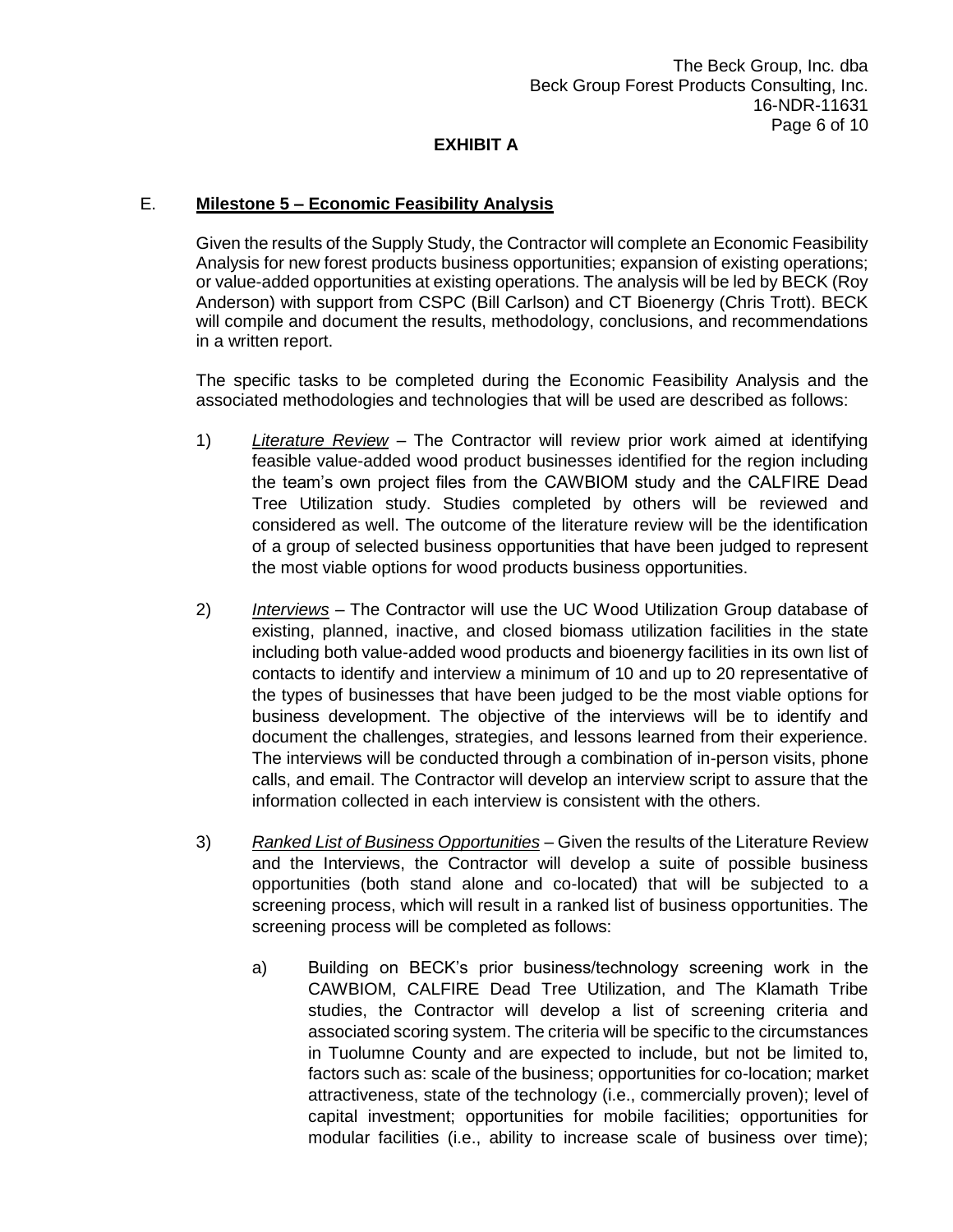economic impact and job creation; degree of difficulty in obtaining required permits; level of disruption/conflict with existing businesses; level of public support; and length of business development cycle. The Contractor will engage SNC and HCD in the development of the screening tool and seek feedback on the screening results.

- 4) *Financial Analysis* For up to 2 stand-alone business scenarios and 1 multifacility business scenario on single site, the Contractor will complete a financial analysis to include: identification of a priority area(s); estimation of typical site improvement needs based on design/technology of the proposed scenario and capital cost requirements; estimation of other capital costs (e.g., equipment, installation, project management, financing, working inventory, etc. based on a mix of new, used and new, and used equipment options); estimation of operating costs (note BECK will utilize its database of industry benchmarking information from various industry sectors to develop accurate estimates of costs such as raw material, labor, power, repairs, supplies, drying, utilities, general and administrative, etc.); identification of sales value of the products produced; and identification of and accounting for the yield factor associated with converting raw material into finished products. In addition to BECK's industry benchmarking data, the Contractor will complete interviews of industry members, equipment vendors, and other Contractor contacts to validate financial modeling information and provide an estimate of expected timeframe needed to construct and make potential businesses operational. In the case the of a multi-facility site, the analysis will consider benefits such as shared costs.
- 5) *Business Impact* The Contractor will assess the annual raw material requirements and the associated impact on the ability of forest managers in the region to carry out forest maintenance activities, the number of associated jobs, and any education programs that might be needed to assist in development and operation of the businesses. For example, the expected annual acres treated and the expected cost (or revenue) associate with the management treatments.
- 6) *Alternative Investment Opportunities* Given the business opportunities considered and associated financial analysis, the Contractor will evaluate:
	- a) The need or opportunity for upgrading rail and transportation infrastructure to reduce the cost of raw material and finished product transportation.
	- b) Opportunities for the business option to expand or "piggy-back" on existing businesses in Tuolumne County.
	- c) Identify potential public and private funding mechanisms to assist in developing the business options considered in the study.
	- d) Provide overview of opportunities and challenges (e.g. logistical, regulatory, and operational issues) associated with incorporating municipal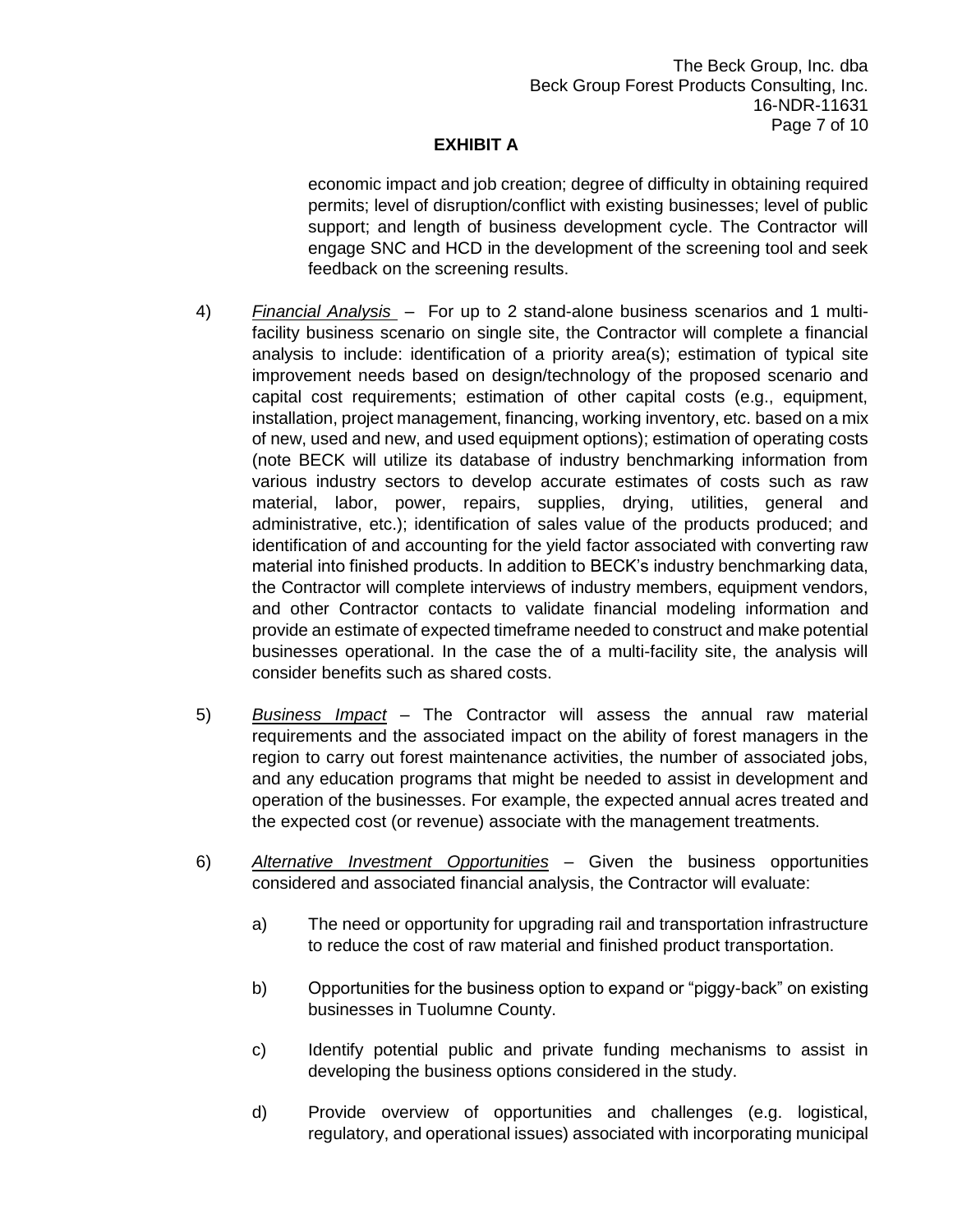solid waste or other feedstocks to complement woody biomass in a biomass utilization facility

- 7) *Development Recommendations* Based on the combine results of the Supply Study and the Economic Feasibility Analysis, the Contractor will develop a detailed list of recommendations including, but not limited to:
	- a) Business specific improvements needed at the site(s) (e.g. site leveling; transportation related; utilities related; space/storage related; etc.);
	- b) Regional infrastructure needs (e.g. rail access; transportation network; workforce training, logging/trucking capacity, etc.);
	- c) Project financing recommendations; and
	- d) Regional forest management capacity (i.e., estimates of staffing levels needed to plan for and administer forest maintenance treatments).
- 8) *Documentation* The Contractor will document in a written report (the "Economic Feasibility Study Report") all results, conclusions, and recommendations arising from the Economic Feasibility Analysis. Note this will include documentation of the Literature Review, Interviews, Screening and Ranking of Business Opportunities, and Financial Analysis. This process will involve the Contractor first developing a draft version of the Economic Feasibility Report. The draft version will be provided to SNC and HCD along with a teleconference meeting to discuss the preliminary results. SNC and HCD will then be expected to provide feedback on the draft version of the Economic Feasibility Report. The Contractor will then incorporate the feedback from SNC and HCD into a final version of the Economic Feasibility Report.

## F. **Milestone 6 – Final Public Outreach**

The Contractor will convene a final public meeting that will be led by Patrick Koepele of the TRT. The objective of the meeting will be to convey the study results to the public. Accordingly, the Contractor will:

- 1) Identify a meeting venue and schedule a meeting date; in conjunction with HCD;
- 2) Develop an agenda for the meeting;
- 3) Develop publicly available project summary support information (e.g., PowerPoint and Project Summary Document);
- 4) Provide public notices and promotion of the meeting via local newspaper, radio, and social media; and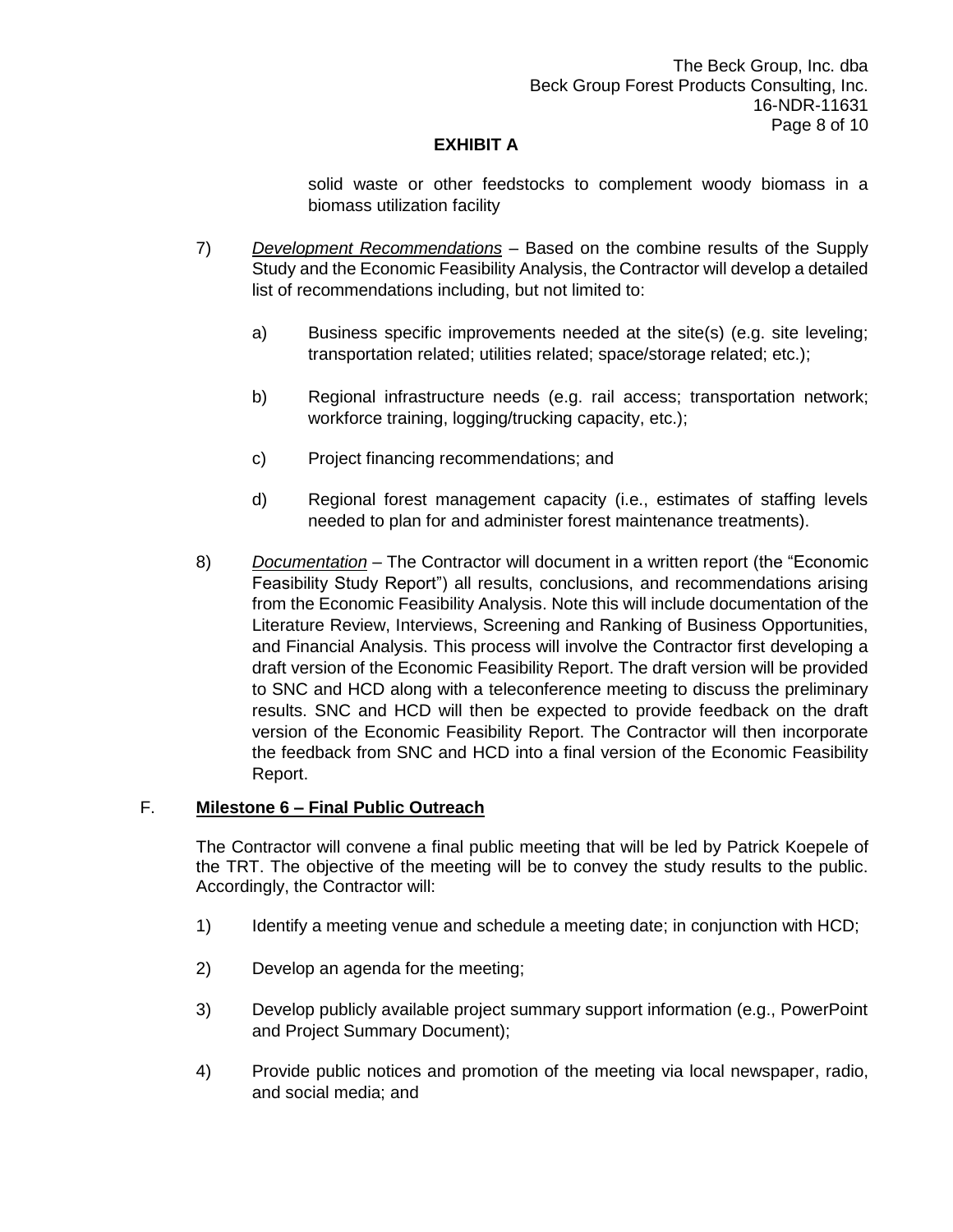5) In conjunction with HCD, develop and distribute a press release and schedule interviews between the appropriate Contractor members and local and regional press (e.g., The Union Democrat, Mymotherlode.com, Sacramento Bee, etc.).

SNC and HCD may record this presentation and use it to inform stakeholders during a webinar or other event and may compile a single list of questions regarding the final presentation. The Contractor will provide responses to technical questions from this list to support SNC and HCD in responding to stakeholders.

### G. **Site/Meeting Visits**

The project team plans to make 4 site/meeting visits during the course of the study. These include a meeting visit to a venue to be determined to attend the project kick-off meeting and the two initial public outreach meetings; a second visit to complete interviews and conduct preliminary review of possible sites; a third visit for project mid-point review meeting with the SNC and HCD and/or the Core Team, present mid-way study results to the public, and for a more detailed assessment of potential development sites; and a fourth meeting for delivery of final project results to Core Team and the public. A travel allowance has been included in the project cost.

### **5. Performance Requirements/Milestones and Penalties**

- A. Per Federal Register Notice FR-5936-N-01, all Agreements which are paid for with NDR funding must have performance milestones and penalties. The performance milestones listed below are only for key components of the Work, therefore do not reflect all Work and deliverables listed above.
- B. The following are the performance milestones included in this Agreement:
	- 1) Contractor staff shall meet in person or via conference call at least quarterly with SNC and HCD staff during the term of the Agreement.
	- 2) Prior to any project related work and within one month after DGS Approval of this Agreement, the Contractor shall convene a kick-off meeting with SNC and HCD to allow for introductions and establishment of working relationships among Contractor staff and Core Team members as detailed in 5.A, above.
	- 3) Within two months after DGS Approval of this Agreement, Contractor staff shall begin initial public engagement by hosting two public meetings in Tuolumne County as described in 5.B, above.
	- 4) Within five months after DGS Approval of this Agreement, Contractor shall provide a draft Supply Study report as described in 5.C, above to HCD and SNC for review and comment.
	- 5) Within one month of receiving comments and feedback from HCD and SNC, Contractor shall provide a final feedstock analysis report and assist with presentation of report to the public as described in 4.C, above on a date to be agreed upon with SNC and HCD.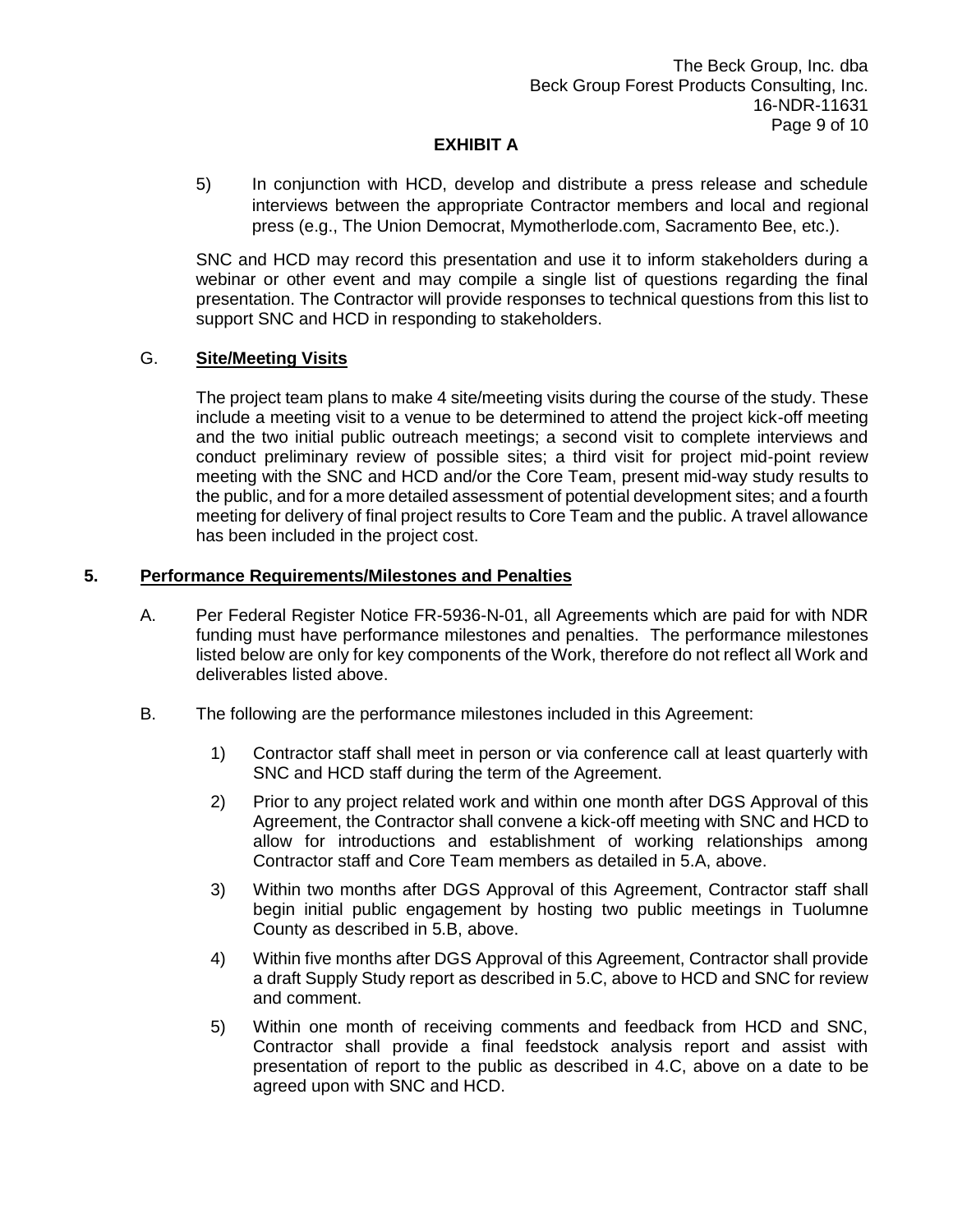- 6) Within eight months after DGS Approval of this Agreement, Contractor shall provide HCD and SNC with a draft Economic Feasibility Report, as described in 4.E, above for review and comment.
- 7) Within two months of receiving comments and feedback from HCD and SNC, Contractor shall provide HCD and SNC a final version of the Economic Feasibility report.
- 8) Within twelve months after DGS Approval of this Agreement, Contractor shall convene a final public meeting to convey the study results to the public as detailed in section 5.F, above.
- C. HCD reserves the right to withhold ten percent of Contractor's payment amount if any of the performance milestones listed above are not reached. Such retained amount shall be withheld until Contractor documents to the satisfaction of HCD that they have come into compliance with the performance milestones. Contractor shall be excused from the performance obligations of Section 5.B above, to the extent that Contractor's noncompliance of a given performance milestone is the result of HCD's failure to timely perform under this Agreement and such failure prevented Contractor from timely satisfying the applicable performance milestone.

### **6. Effective Date and Term**

- A. This Agreement is effective upon approval by the California Department of General Services (DGS). The termination date of this Agreement is January 31, 2019 with the option for HCD to extend the term for one additional year using the same hourly consulting rates listed in Exhibit B. No services shall be provided before approval by DGS or after the termination date.
- B. HCD reserves the right to amend this Agreement at any time during the term of the Agreement, or extend the term of the Agreement for up to an additional year, should it become necessary to complete the agreed upon Work and upon approval by DGS.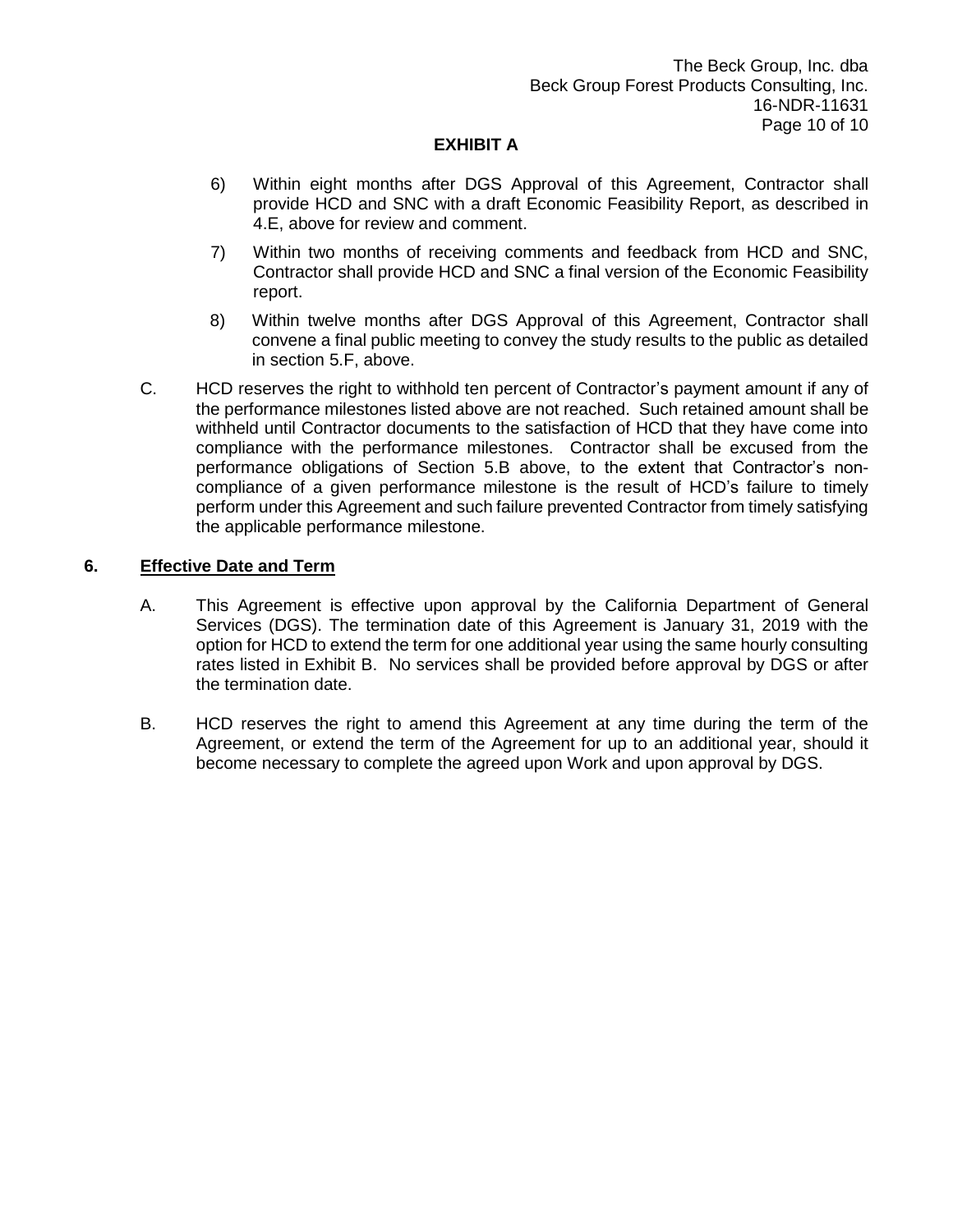The Beck Group, Inc. dba Beck Group Forest Products Consulting, Inc. 16-NDR-11631 Page 1 of 2

### **EXHIBIT B**

## **BUDGET DETAIL AND PAYMENT PROVISIONS**

### **1. Agreement Amount**

The total amount of this Agreement shall not exceed **\$172,755.**

### **2. Budget Breakdown**

| <b>Lead Contractor Staff</b>                 | <b>Hours</b> | <b>Hourly Rate</b> | <b>Sub-Total</b> |
|----------------------------------------------|--------------|--------------------|------------------|
|                                              |              |                    |                  |
| Roy Anderson, Vice President, Beck Group     | 675          | \$145              | \$97,875         |
|                                              |              |                    |                  |
| <b>Subcontractors Staff</b>                  | <b>Hours</b> | <b>Hourly Rate</b> | <b>Sub-Total</b> |
| Bill Carlson, Principal, CSPC                | 124          | \$175              | \$21,700         |
| Chris Trott, Principal, CT Bioenergy         | 204          | \$120              | \$24,480         |
| Patrick Koepele, Executive Director, TRT     | 180          | \$120              | \$21,600         |
|                                              |              |                    |                  |
| <b>Additional Costs</b>                      |              |                    |                  |
| Travel $-$ 4 trips/site visits during study* |              |                    | \$7,100          |
|                                              |              |                    |                  |
| <b>TOTAL STUDY FIXED PRICE</b>               |              |                    | \$172,755        |

\* Travel expenses not to exceed rates specified by the California Department of Human Resources (CalHR). <http://www.calhr.ca.gov/employees/Pages/travel-reimbursements.aspx>

### **3. Invoicing and Payment**

- A. For services satisfactorily rendered, and upon receipt and approval of the Funds Request with invoices and required supporting documentation of time and materials, HCD agrees to compensate the Contractor the invoiced amount.
- B. Invoices must include the Agreement number (handwritten Agreement number is not acceptable). Invoices and Funds Request may be submitted electronically as attachments to e-mail for review and initial processing. Request for payment shall not be submitted more frequently than monthly, in arrears, to:

### Department of Housing & Community Development 2020 West El Camino Avenue, Suite 400 Sacramento, CA 95833 **Attn: Patrick Talbott**

### **4. Budget Contingency Clause**

A. All agreements/contracts, except for State construction projects that are funded in whole or in part by the Federal government, must contain a 30-day cancellation clause and the following provisions: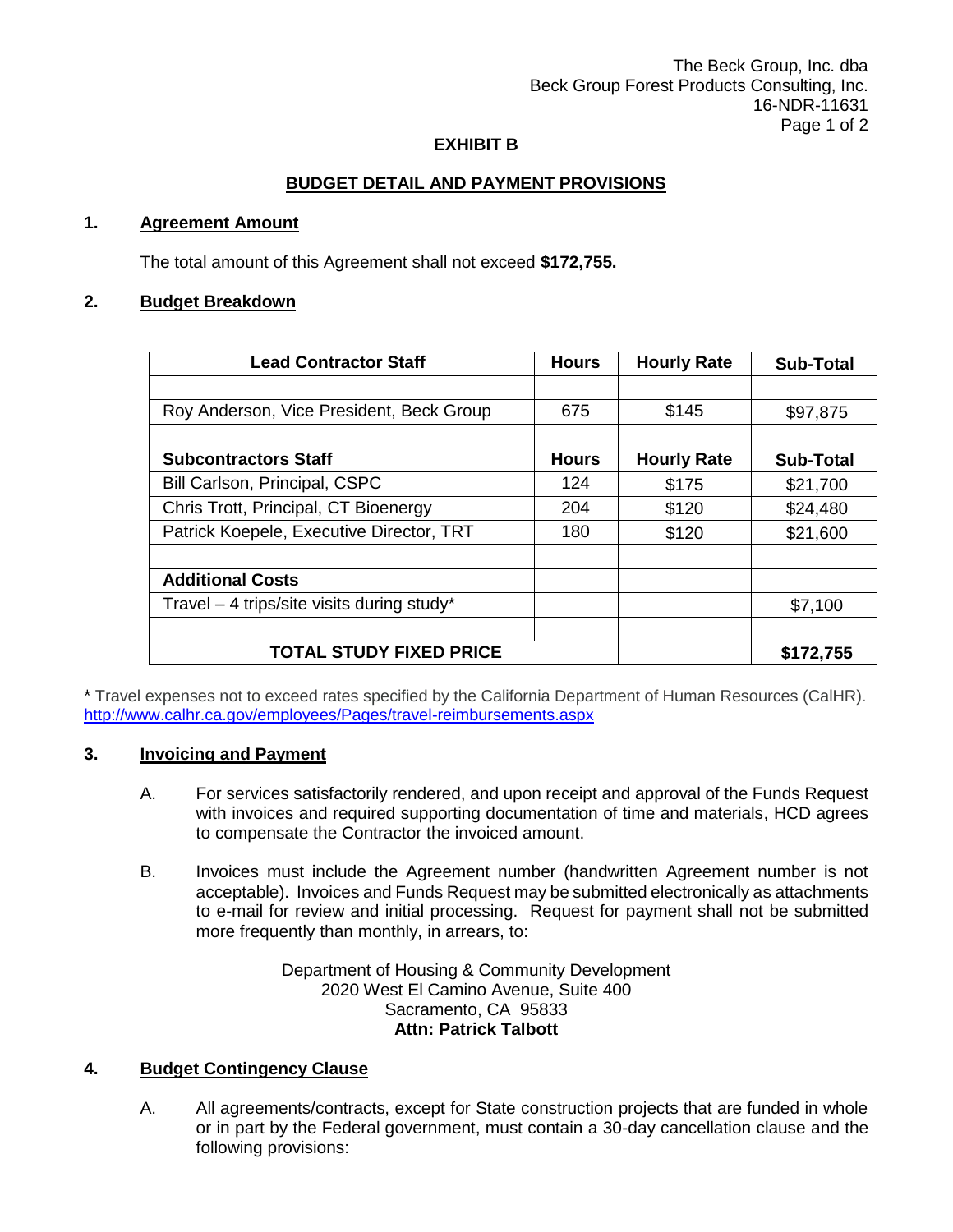## **EXHIBIT B**

- 1) It is mutually understood between the parties that this contract may have been written for the mutual benefit of both parties before ascertaining the availability of congressional appropriation of funds to avoid program and fiscal delays that would occur if the contract were executed after that determination was made.
- 2) This contract is valid and enforceable only if sufficient funds are made available to the State by the United States Government for the fiscal year 2017-2018 for the purpose of this program. In addition, this contract is subject to any additional restrictions, limitations, or conditions enacted by the Congress or to any statute enacted by the Congress that may affect the provisions, terms, or funding of this contract in any manner.
- 3) The parties mutually agree that if the Congress does not appropriate sufficient funds for the program, this contract shall be amended to reflect any reduction in funds.
- 4) The Department has the option to invalidate the contract under the 30-day cancellation clause or to amend the contract to reflect any reduction in funds.
- B. Exemptions from provisions 4.A.1) through 4.A.4) above may be granted by the Department of Finance provided that the director of the State agency can certify in writing that Federal funds are available for the term of the contract.
- C. GC § 8546.4(e) provides that State agencies receiving Federal funds shall be primarily responsible for arranging for Federally required financial and compliance audits, and shall immediately notify the Department of Finance, the State Auditor, and the State Controller when they are required to obtain Federally required financial and compliance audits.
- D. It is mutually agreed that if the Budget Act and/or HUD's award to HCD of the current year and/or any subsequent years covered under this Agreement does not appropriate sufficient funds for the contract, this Agreement shall be of no further force and effect. In this event, HCD shall have no liability to pay any funds whatsoever to Contractor or to furnish any other considerations under this Agreement and Contractor shall not be obligated to perform any further provisions of this Agreement.
- E. If funding for any fiscal year is reduced or deleted by the Budget Act and/or HUD's award to HCD for purposes of this contract, HCD shall have the option to either cancel this Agreement with no liability occurring to HCD, or offer an agreement amendment to Contractor to reflect the reduced amount.

#### **5. Prompt Payment Clause**

Reimbursement Payment will be made in accordance with, and within the time specified in, Government Code Chapter 4.5, commencing with Section 927.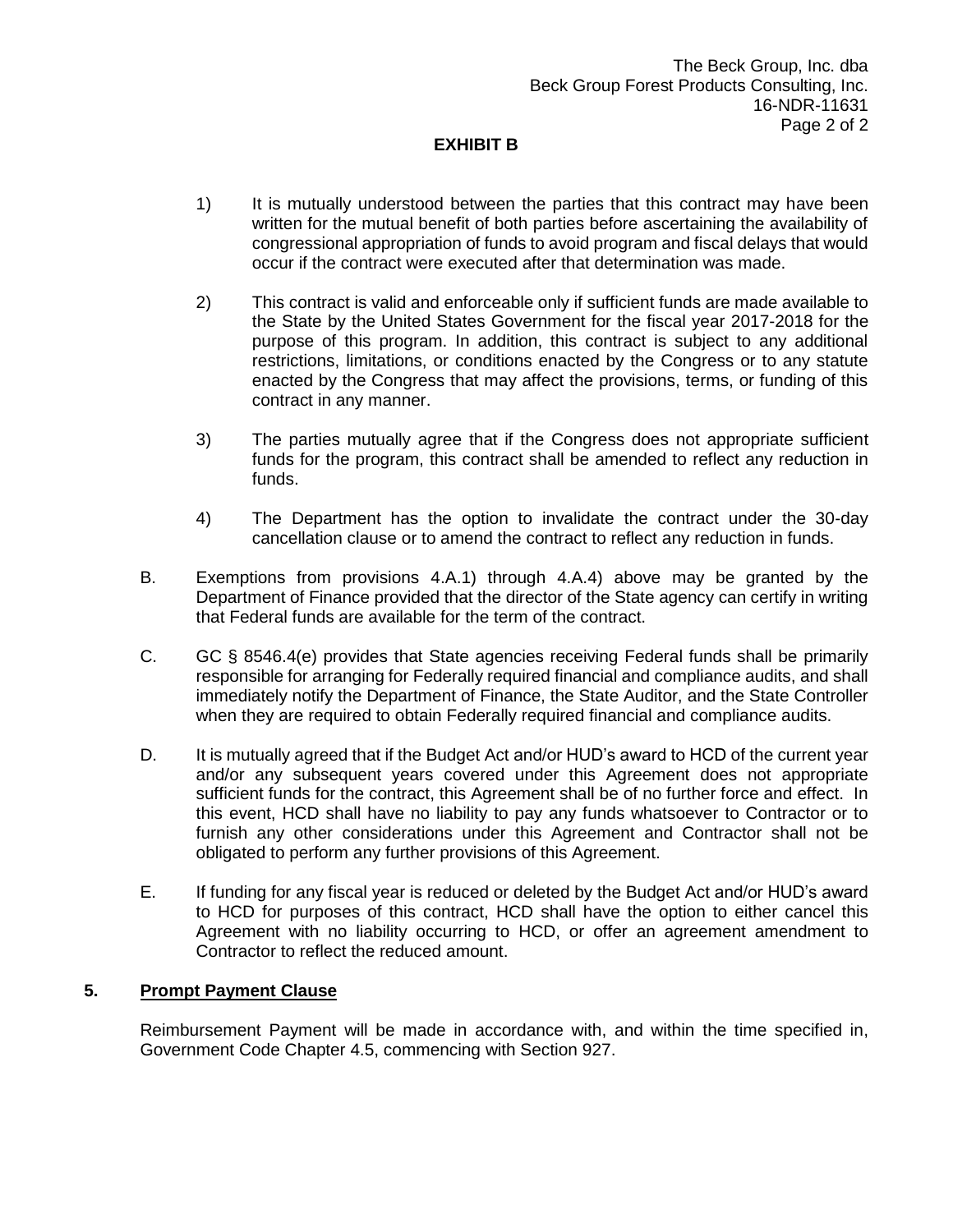The Beck Group, Inc. dba Beck Group Forest Products Consulting, Inc. 16-NDR-11631 Page 1 of 9 (Rev. 02/20/18)

### **EXHIBIT D**

### **HCD ADDITIONAL CONTRACT TERMS**

### **1. Interpretation**

In the interpretation of this Agreement, any inconsistencies between the State of California General Terms and Conditions (GTC - 04/2017) and the terms of the Agreement and exhibits or attachments shall be resolved in favor of the GTC – 04/2017.

#### **2. Contract Manager**

HCD may change the Contract Manager by notice given to the Contractor at any time by the Director of HCD or by his/her designee.

### **3. Publications and Reports**

- A. Unless otherwise provided for in the Agreement, Contractor shall:
	- 1) Incorporate any comments or revisions required by the State into any publication or report and shall not publish any material until it receives final State approval.
	- 2) Furnish two copies of each publication and report required plus one reproducible original.
- B. Illustrations, maps and graphs in summaries and publications and reports shall be developed in a manner which allows the complete illustration to be contained on a single 8-1/2 by 11 page unless specific written approval is given to the contrary.
- C. Graphs, illustrations and printed materials shall be printed in a single color throughout each publication unless prior State approval is granted.
- D. Contractor's name shall appear only on the cover and title page of publications and reports and summaries. Covers and title pages will read as follows:

#### **DEPARTMENT OF HOUSING & COMMUNITY DEVELOPMENT TITLE OF PUBLICATION BY (CONTRACTOR)**

- E. The State reserves the right to use and reproduce all publications and reports and data produced and delivered pursuant to this Agreement.
- F. If the publication and/or report are prepared by nonemployees of HCD, it shall contain the numbers and dollar amounts of all contracts and subcontracts relating to the preparation of the report in a separate section of the report (Government Code Section 7550).

#### **4. Progress Reports**

Except as otherwise specified by HCD, Contractor shall provide for a progress report in writing, or orally if approved by the Contract Manager, at least once a month. This progress report shall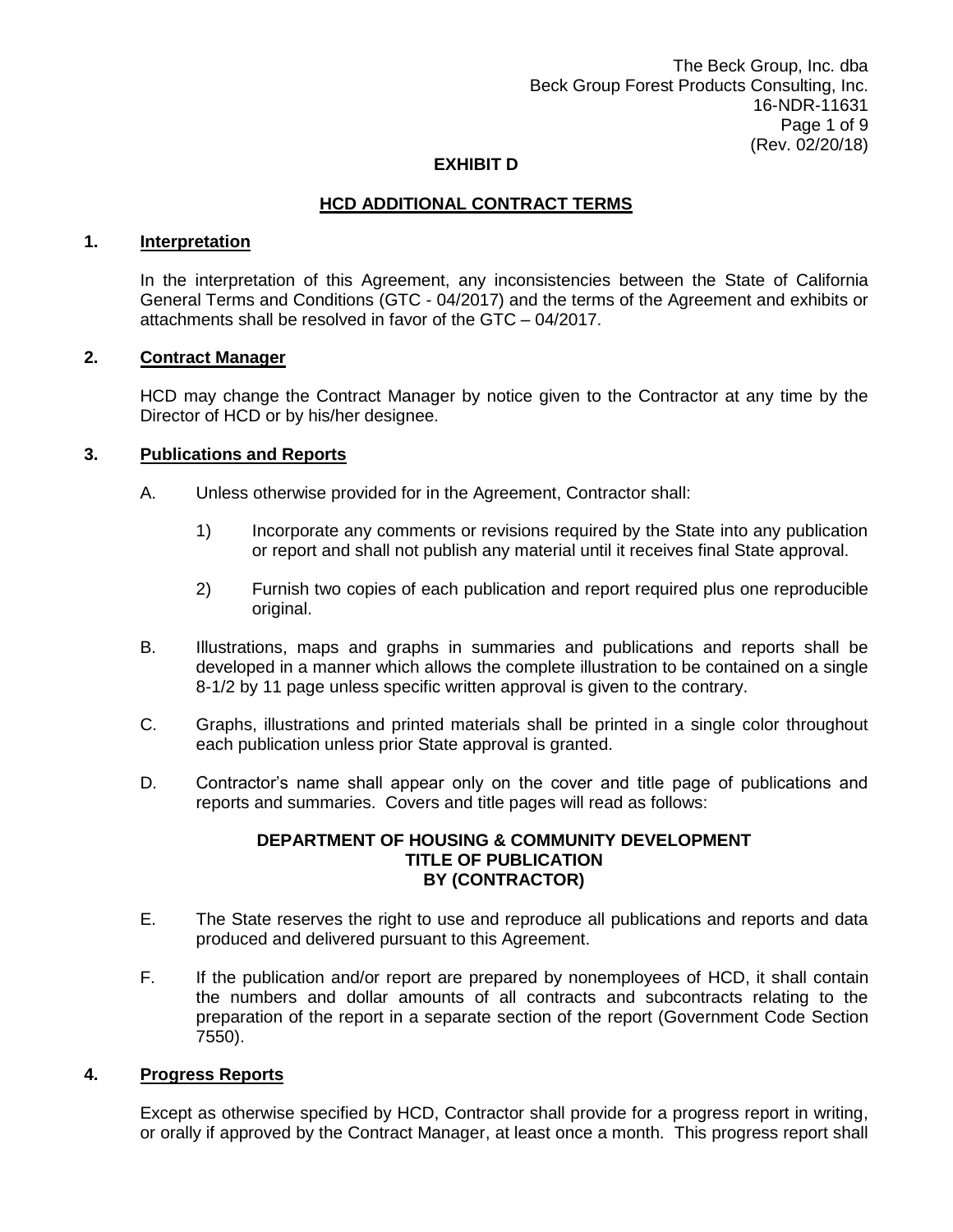include, but not be limited to, a statement that the Contractor is or is not on schedule, any pertinent reports or interim findings, and an opportunity to discuss any difficulties or special problems so that remedies can be developed as soon as possible.

#### **5. Presentation**

Upon request, Contractor shall meet with HCD to present any findings, conclusions and recommendations required per this Agreement.

#### **6. Report Delivery**

All reports, or other communications except invoices, are to be delivered to the Contract Manager, as outlined in Exhibit A.3.

#### **7. HCD Staff**

HCD staff shall be permitted to work side by side with Contractor's staff to the extent and under conditions that may be directed by the Contract Manager. In this regard, HCD staff will be given access to all data, working papers, etc., which Contractor may seek to utilize.

#### **8. Confidentiality of Data and Documents**

- A. Contractor will not disclose data or documents or disseminate the contents of the final or any preliminary report without the express prior permission of the Contract Manager.
- B. Permission to disclose information or documents on one occasion, or public hearings held by HCD relating to the same, shall not authorize Contractor to further disclose such information or documents on any other occasion.
- C. Contractor will not comment publicly to the press or any other media regarding its data or documents, or HCD's actions on the same, except to HCD staff, Contractor's own personnel involved in the performance of this Agreement, or at a public hearing, or in response to questions from a legislative committee.
- D. If requested by HCD, the Contractor shall require each of its employees or officers, who will be involved in the performance of this Agreement, to agree to the above terms in a form to be approved by HCD, and shall supply HCD with evidence thereof.
- E. To the extent that HCD has approved the use of subcontractors in this Agreement, Contractor shall include in its agreements with each approved subcontractor the foregoing provisions related to the confidentiality of data and the non-disclosure of the same.
- F. 90 days after any data or documents submitted has become a part of the public records of the State, Contractor may, if it wishes to do so at its own expense and upon approval by the Contract Manager, publish or utilize the same but shall include the following legend: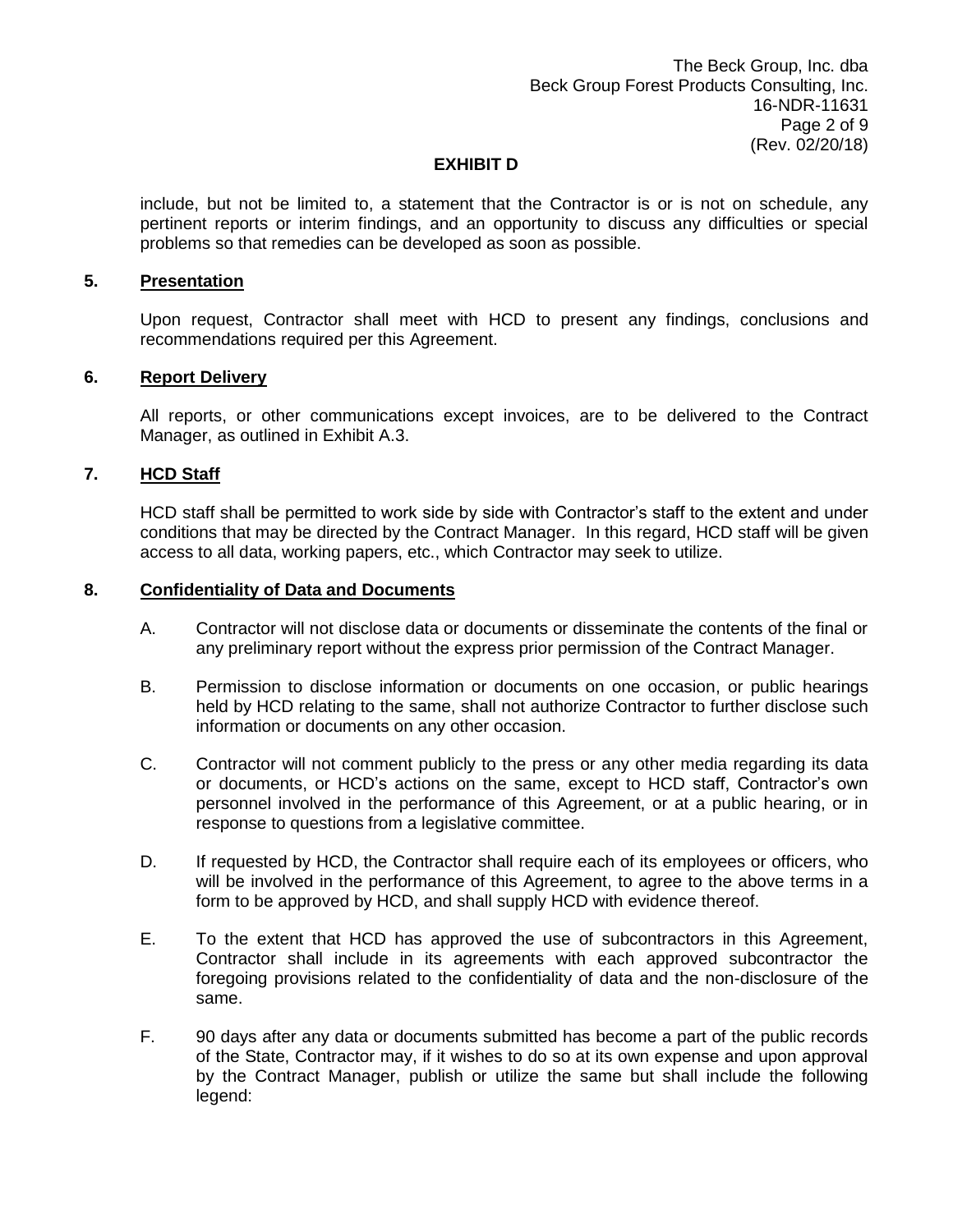### **Legal Notice**

This report was prepared as an account of work sponsored by HCD, but does not necessarily represent the views of HCD or any of its employees except to the extent, if any, that it has formally been approved by HCD. For information regarding any such action, communicate directly with HCD at P.O. Box 952050, Sacramento, California, 94252-2050. Neither HCD nor the State of California, nor any officer or employee thereof, or any of its contractors or subcontractors makes any warranty, express or implied, or assumes any legal liability whatsoever for the contents of this document, nor does any party represent that use of the data contained herein would not infringe upon privately owned rights.

#### **9. Provisions Relating to Data**

- A. "Data" as used in this Agreement means recorded information, regardless of form or characteristics, of a scientific or technical nature. It may be, for example, document research, experimental, developmental or engineering work; or be used to define a design or process; or support a premise or conclusion asserted in any deliverable document called for by this Agreement. The data may be graphic or pictorial delineations in media, such as drawings or photographs, charts, tables, mathematical modes, collections, extrapolations of data or information, etc. It may be in machine form, punched cards, magnetic tape, computer printouts, or retained in computer memory.
- B. "Proprietary data" is such data as the Contractor has identified in a satisfactory manner as being under Contractor's control prior to commencement of performance of this Agreement and which has been reasonably demonstrated as being of a proprietary force and effect at the time this Agreement is commenced.
- C. "Generated data" is that data which a Contractor has collected, collated, recorded, deduced, read out or postulated for utilization in the performance of this Agreement. Any electronic data processing program, model or software system developed or substantially modified by the Contractor in the performance of this Agreement at State expense, together with complete documentation thereof, shall be treated in the same manner as generated data.
- D. "Deliverable data" is that data which under terms of this Agreement is required to be delivered to the State. Such data shall be property of the State.
- E. "Generated data" shall be the property of the State unless and only to the extent that it is specifically provided otherwise herein.
- F. As to generated data which is reserved to the Contractor by express terms and as to any preexisting or proprietary data which has been utilized to support any premise, postulate or conclusion referred to or expressed in any deliverable hereunder, Contractor shall preserve the same in a form which may be introduced in evidence in a court of competent jurisdiction at Contractor's own expense for a period of not less than three years after receipt by the State of the final report or termination of this Agreement and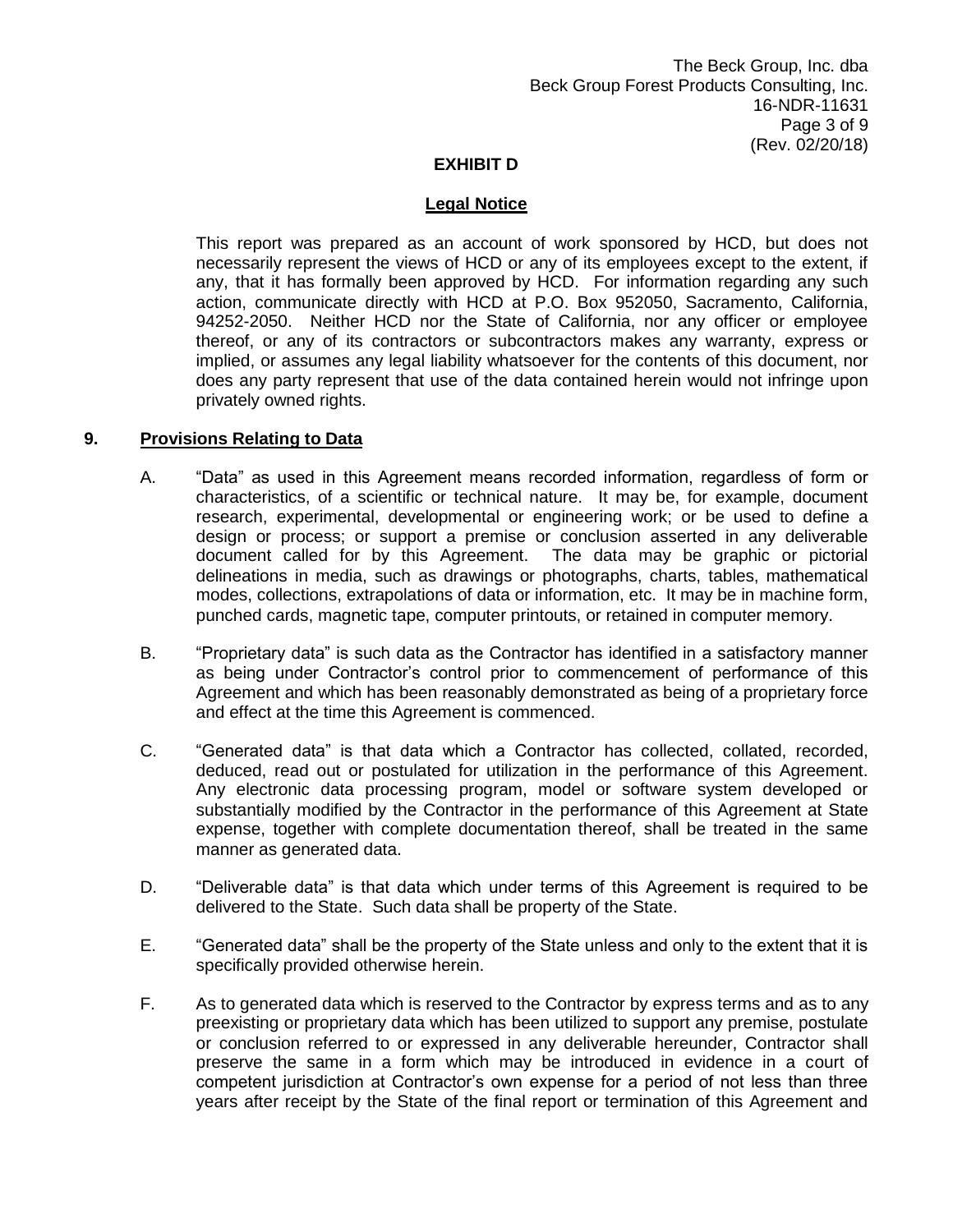any and all amendments hereto, or for three years after the conclusion or resolution of any and all audits or litigation relevant to this Agreement, whichever is later.

G. Prior to the expiration of such time and before changing the form of or destroying any such data, Contractor shall notify the State of any such contemplated action. The State may within 30 days after said notification determine whether it desires said data to be further preserved and, if State elects, the expense of further preserving said data shall be paid for by State. Contractor agrees the State shall have unrestricted reasonable access to the same during said three-year period and throughout the time during which said data is preserved in accordance with this Agreement, and Contractor agrees to use best efforts to furnish competent witnesses or identify such competent witnesses to testify in any court of law regarding said data.

### **10. Amendments**

Amendments to the Agreement are allowed and shall follow the rules and guidelines outlined in the State Contracting Manual (SCM) Vol 1., including but not limited to the following:

 The time for performance of the tasks and items within the budget may be changed with prior written approval of the Contract Manager. However, the term of the Agreement or contract amount may only be changed by formal amendment.

#### **11. Approval of Product**

Each product to be approved under this Agreement shall be approved by the Contract Manager. HCD's determination as to satisfactory work shall be final absent fraud, mistake or arbitrariness.

#### **12. Substitutions**

Contractor's key personnel as indicated in its proposal may not be substituted without prior Contract Manager's written approval. Notice to either party may be given by first class mail properly addressed, postage fully prepaid, to the address beneath the name of each respective party. Such notice shall be effective when received as indicated by post office records or if deemed undeliverable by post office, such notice shall be effective nevertheless 15 days after mailing. Alternatively, notice may be given by personal delivery by any means whatsoever to the party and such notice shall be deemed effective when delivered.

### **13. Waiver**

No waiver of any breach of this Agreement shall be held to be a waiver of any other or subsequent breach. All remedies afforded in agreement shall be taken and construed as cumulative; that is, in addition to every other remedy provided therein or by law. Failure of State to enforce at any time the provisions of this Agreement, or require at any time performance by Contractor of any provisions, shall in no way be construed to be a waiver of such provisions not to affect the validity of this Agreement or the right of the State to enforce said provisions.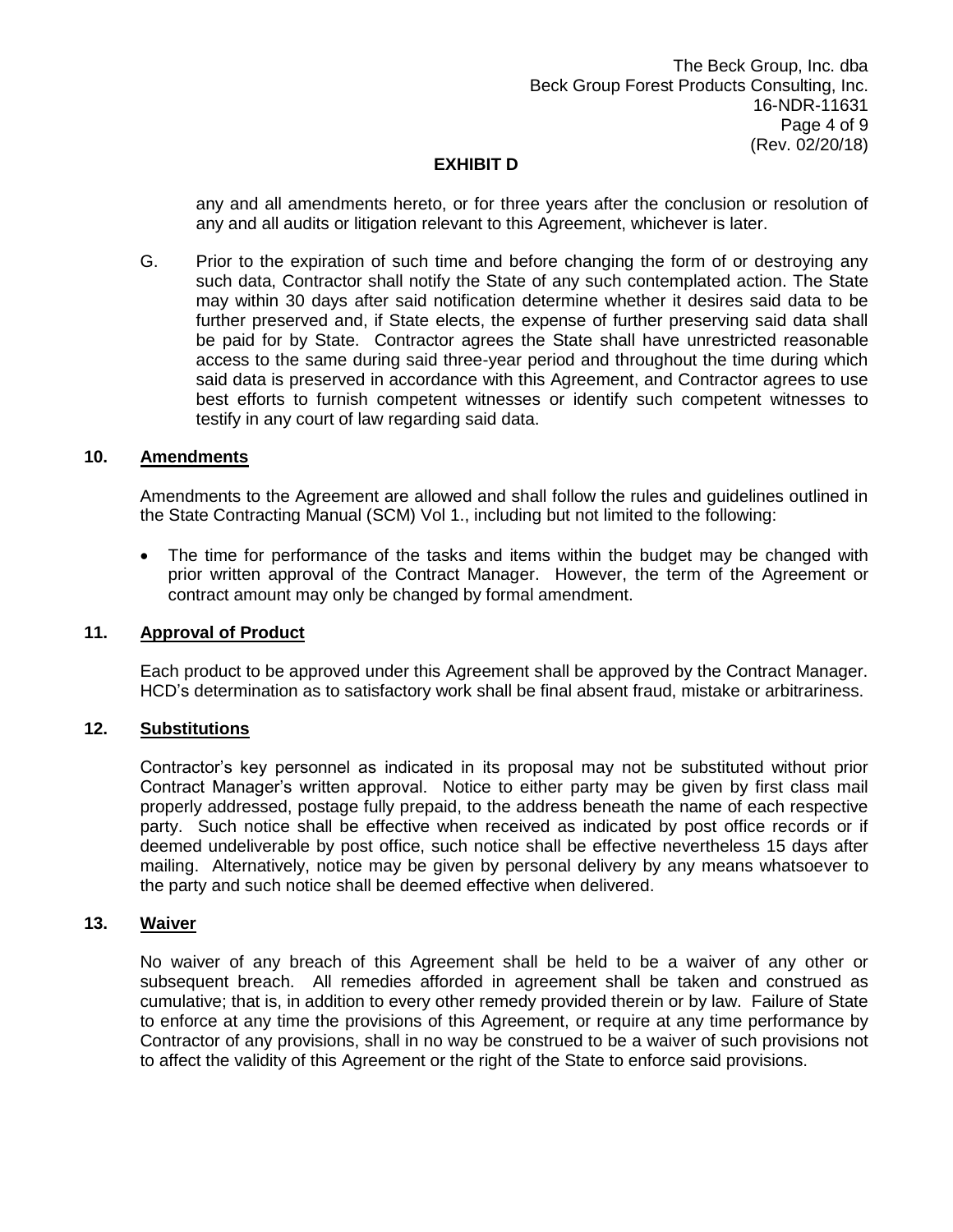### **14. Agreement is Complete**

Other than as specified herein, no document or communication passing between the parties hereto shall be deemed a part of this Agreement.

### **15. Captions**

The clause headings appearing in this Agreement have been inserted for the purpose of convenience and ready reference. They do no purport to and shall not be deemed to define, limit or extend the scope or intent of the clauses to which they pertain.

### **16. Public Hearings**

If public hearings on the subject matter dealt with in this Agreement are held within one year from this Agreement's expiration date, the Contractor shall make available to testify the personnel assigned to this Agreement at the hourly rates specified in the Contractor's proposed budget. The State will reimburse Contractor for travel of said personnel at the contract rates for such testimony, as may be requested by the State.

### **17. Force Majeure**

Neither party shall be liable to the other for any delay in or failure of performance, nor shall any such delay in or failure of performance constitute default, if such delay or failure is caused by "Force Majeure." As used in this section, "Force Majeure" is defined as follows: Acts of war and acts of god such as earthquakes, floods, and other natural disasters such that performance is impossible.

#### **18. Permits and Licenses**

Contractor shall procure and keep in full force and effect during the term of this Agreement all permits, registrations and licenses necessary to accomplish the work specified in this Agreement, and give all notices necessary and incident to the lawful prosecution of the work. Contractor shall keep informed of, observe, comply with, and cause all of its agents and employees to observe and comply with all prevailing Federal, State, and local laws, and rules and regulations made pursuant to said Federal, State, and local laws, which in any way affect the conduct of the work of this Agreement. If any conflict arises between provisions of the plans and specifications and any such law above referred to, then the Contractor shall immediately notify the State in writing.

### **19. Litigation**

The State, promptly after receiving notice thereof, shall notify the Contractor in writing of the commencement of any claim, suit, or action against the State or its officers or employees for which the contractor must provide indemnification (refer to GTC-04/2017) under this Agreement. To the extent permitted by law, the State shall authorize the Contractor or its insurer to defend such claims, suits, or actions and shall provide it or its insurer, at the Contractor's expense, information and assistance both necessary and available for such defense. The failure of the State to give such notice, information, authorization or assistance, shall not relieve the Contractor of its indemnification obligations. The Contractor shall immediately notify the State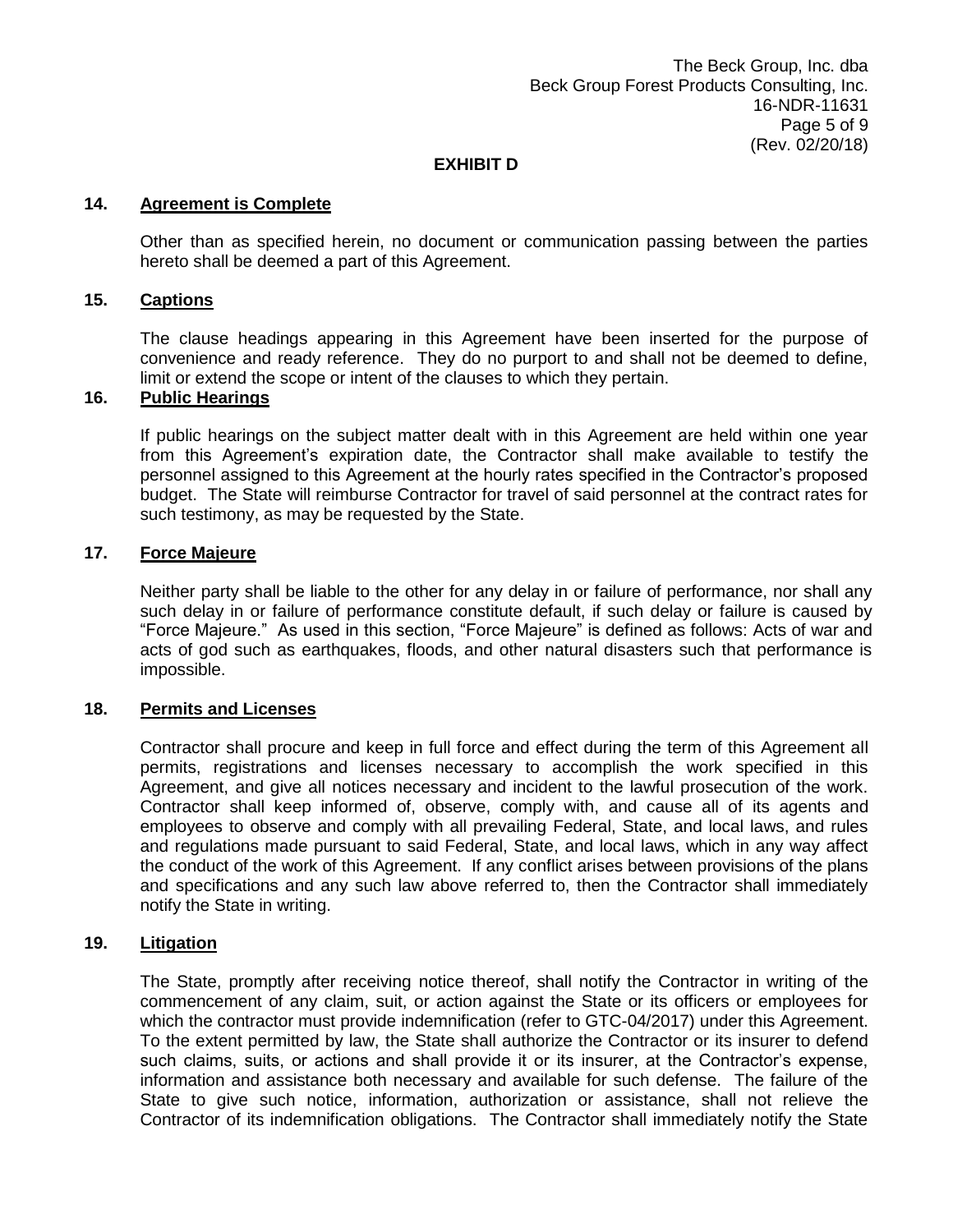of any claim or action against it, which affects or may affect this Agreement, the terms and conditions hereunder, or the State, and shall take such action with respect to said claim or action which is consistent with the terms of this Agreement and the interest of the State.

### **20. Insurance Requirements**

- A. The Contractor shall not commence performance under this Agreement until the Contractor has provided HCD with a certificate of insurance stating that there is liability insurance presently in effect for the Contractor with a Combined Single Limit (CSL) of not less than \$1M per occurrence and the following:
	- 1) Commercial General Liability: \$1M per occurrence bodily injury, property damage and products and completed operations, \$2M general aggregate.
	- 2) Auto Liability: \$1M per occurrence bodily injury and property damage liability.
	- 3) Umbrella Liability: \$3M each occurrence.
	- 4) Worker's Compensation Liability: \$1M per each accident.
	- 5) The certificate holder should be:

California Department of Housing and Community Development 2020 West El Camino Avenue Sacramento, CA 95833

6) Description of Operations should read:

The certificate of insurance must include the following provision: *The State of California, its officers, agents, employees, and servants are included as additional insureds, but only with respect to work performed for HCD under this contract.*

*7)* The Contractor shall provide written notice to HCD within two (2) business days of any cancellation, non-renewal, or material change that affects required insurance coverage.

### **21. Severability**

If any provision of this Agreement is held invalid by a court of competent jurisdiction, such invalidity shall not affect any other provision of this Agreement and remainder of this Agreement shall remain in full force and effect. Therefore, the provisions of this Agreement are and shall be deemed to be severable.

#### **22. Disputes**

A. Except as otherwise provided in this Agreement, any dispute arising under or relating to the performance of this Agreement, which is not disposed of by mutual agreement of all parties shall be decided via a two-tier resolution process. First, the parties with a dispute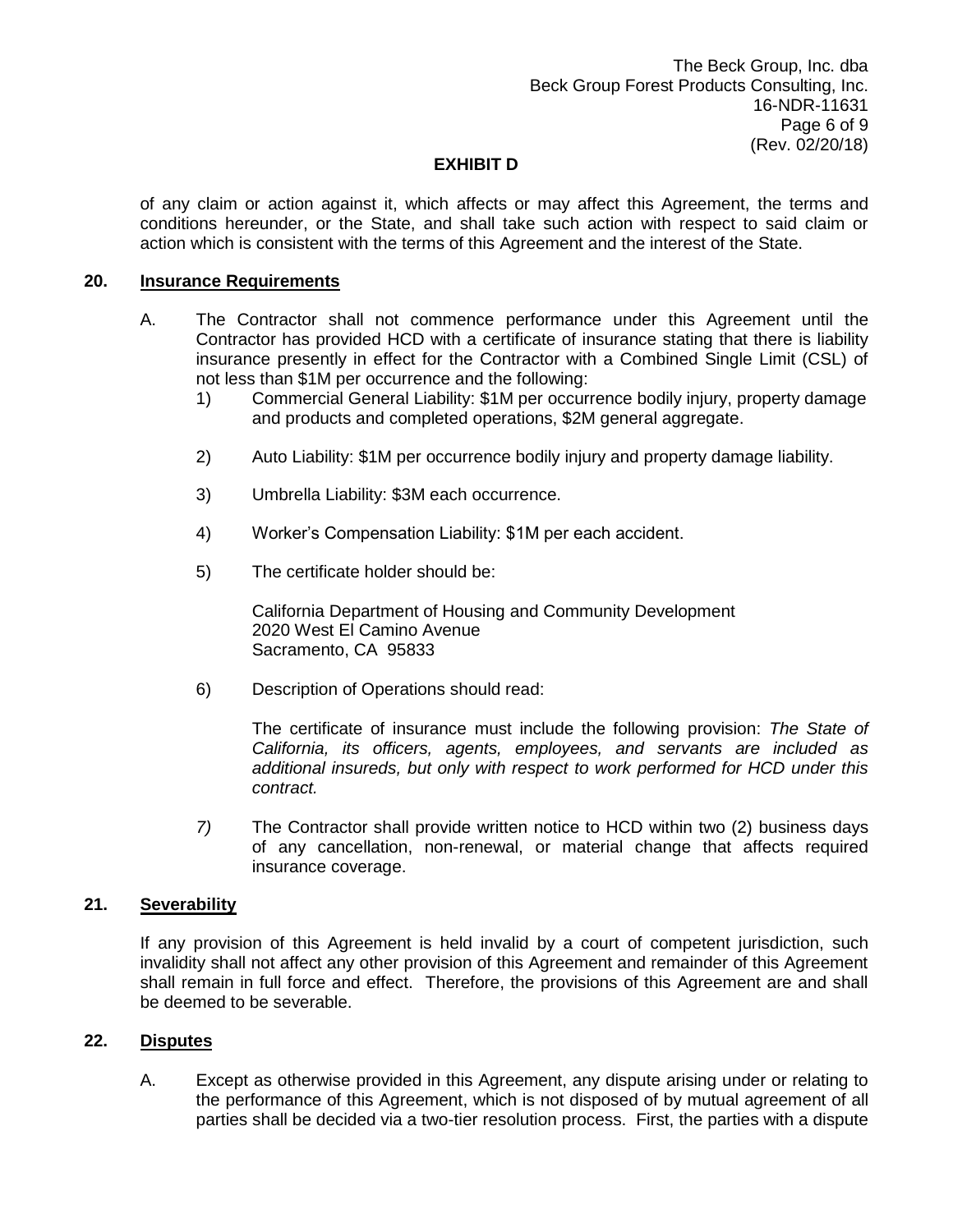will present their dispute documentation to the Contract Manager for review and resolution. If the dispute cannot be resolved by the Contract Manager, then it will be presented to HCD's Deputy Director or designated Executive staff. The decision of the Deputy Director/Executive staff shall be final, conclusive and binding on both parties.

- B. Contractor shall continue to perform its obligations under this Agreement during any dispute, unless HCD directs otherwise.
- C. In the event of any litigation, proceeding or dispute arising out of this Agreement or the need to interpret any language or provision of this Agreement, California law will apply and California courts will decide all such matters as the exclusive forum for such matters.

### **23. Suspension or Termination**

A. Suspension of Work:

The Director or Acting Director of HCD, or his/her designee, by written order may suspend the work of the Contractor, or any portion thereof, for any period up to ninety (90) days, as the Director or his/his designee may deem necessary and for any reason. Any equitable adjustment shall be made in the delivery schedule or contract price, or both, and this Agreement shall be modified in writing accordingly if the stop work order results in an increase in the time required for, or in the Contractor's cost properly allowable to, the performance of any part of this Agreement. In any event, the final total of additional payments shall not exceed the sum provided for in this Agreement unless the Agreement is amended in writing in advance.

B. Termination at Option of State:

This Agreement may be terminated at any time, in whole or in part, upon ten (10) calendar day's written notice by the State, for any reason. Upon receipt of a termination notice, Contractor shall promptly discontinue all services affected unless the notice specifies otherwise.

In the event the State terminates all or a portion of this Agreement for any reason, it is understood that the State will provide payment to Contractor for satisfactory services rendered and reasonable expenses incurred prior to the termination of this Agreement, and for reasonable expenses incurred by the Contractor prior to said termination, which are not included in charges for services rendered prior to termination, and which could not by reasonable efforts of Contractor have been avoided, but not in excess of the maximum contract amount.

C. Termination for Default:

The Director or his/her designee may, by three-day written notice to the Contractor, and without any prejudice to HCD's other rights or remedies, terminate this Agreement in whole or in part because of the failure of the Contractor to fulfill its contract obligations. Upon receipt of any notice terminating this Agreement in whole or in part, the Contractor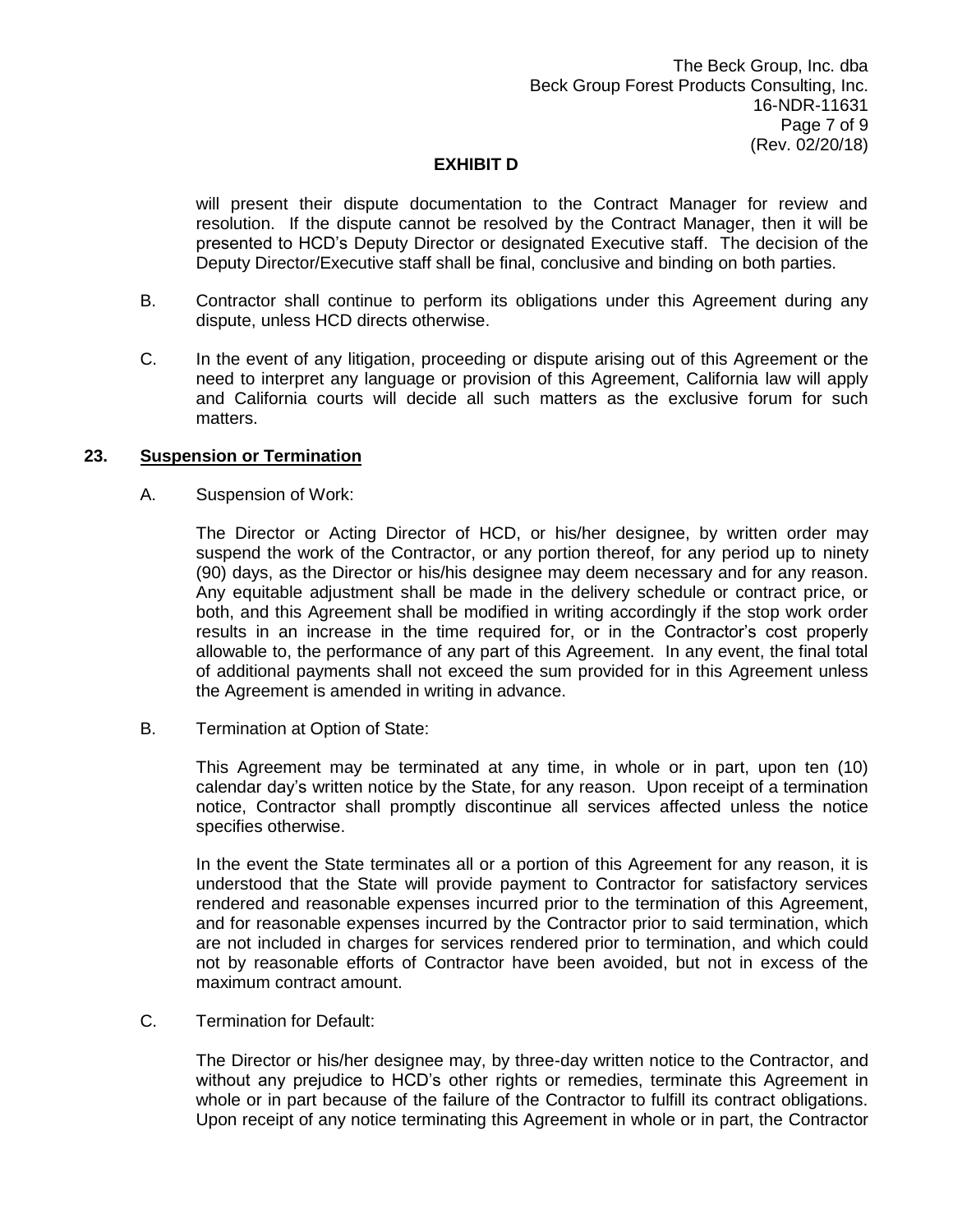shall (1) immediately discontinue all services affected (unless the notice directs otherwise); and (2) deliver to the State's Contract Manager all data, reports, summaries, and such other information and materials as may have been accumulated by the Contractor in performing under this Agreement, whether completed or in progress. In such an event, the State shall pay the Contractor only the reasonable values of the services rendered to date. At the sole discretion of the State, the State may offer an opportunity to cure any breach(es) prior to terminating for a breach.

D. Termination Due to Bankruptcy:

In the event proceedings in bankruptcy are commenced by or against the Contractor, or the Contractor is adjudged bankrupt or a receiver is appointed, the Contractor shall notify the State immediately in writing and State may terminate this Agreement and all further rights and obligations by giving three (3) days' notice in writing in the manner specified herein.

E. Convenience:

If after notice of termination for failure to fulfill contract obligations, it is determined that the Contractor had not so failed, the termination shall be deemed to have been made for the convenience of the State.

F. Cumulative Remedies:

The rights and remedies of the State provided in this Agreement are in addition to any other rights and remedies provided by law.

G. Completion:

In the event of termination for default, the State reserves the right to take over and complete the work by contract or other means. In such case, Contractor is liable to State for any additional costs incurred by the State to complete the work.

### **24. Public Contract Code**

The Contractor is advised that provisions of Public Contract Code Sections 10355 through 10382 pertaining to the duties, obligations and rights of a consultant service contractor are applicable to this Agreement.

### **25. Evaluation of Contractor's Performance**

The Contractor's performance under this Agreement will be evaluated by the State upon completion of this Agreement. A copy of the written evaluation will be maintained in this Agreements file and may be submitted to the Department of General Services, Office of Legal Services.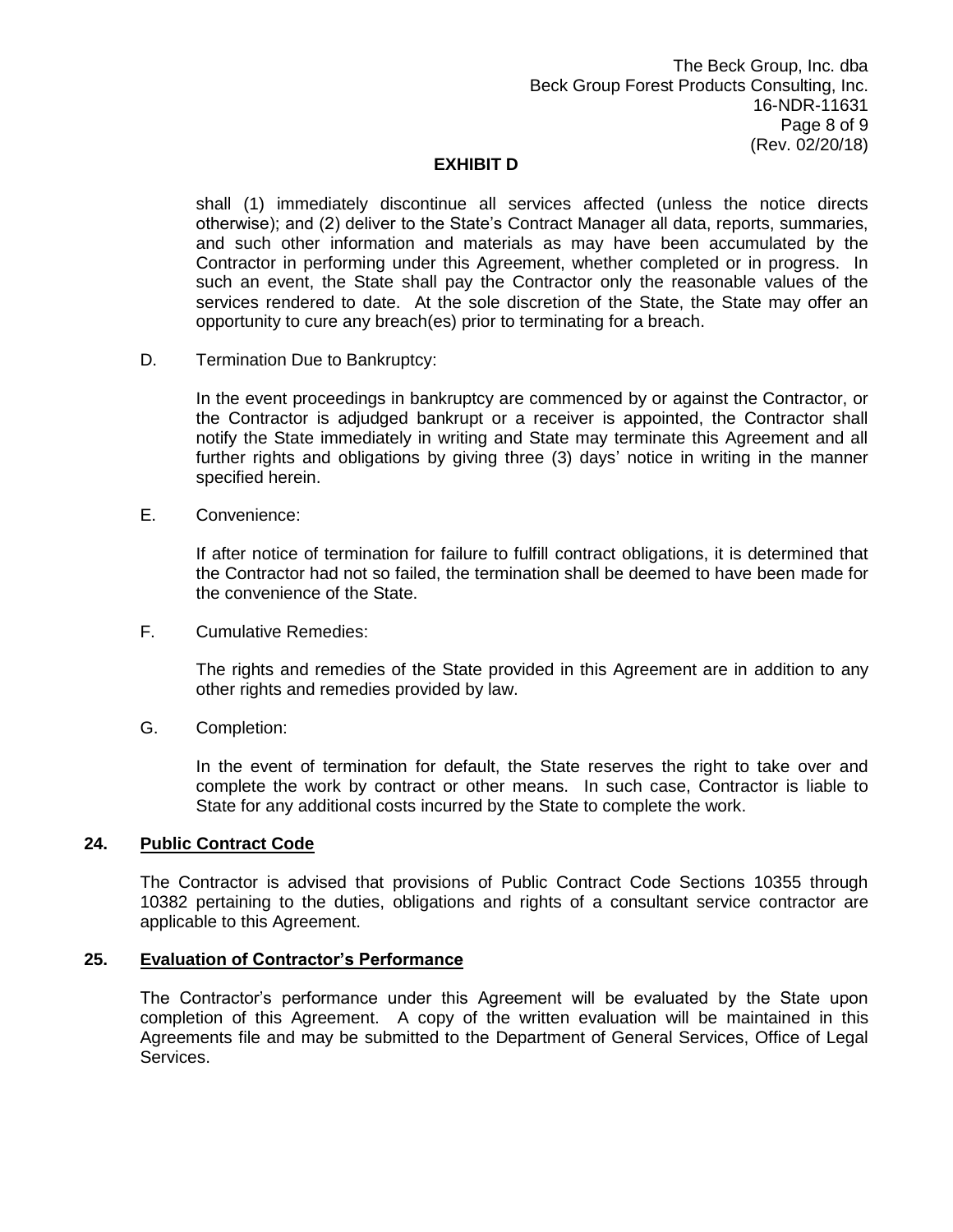### **26. Priority Hiring Considerations for Contracts Exceeding \$200,000.00**

If this Agreement includes services in excess of \$200,000.00, the Contractor shall give priority consideration in filling vacancies in positions funded by this Agreement to qualified recipients of aid under Welfare and Institutions Code Section 11200, in accordance with Public Contract Code §10353.

#### **27. Potential Subcontractors**

- A. Nothing contained in this Agreement or otherwise, shall create any contractual relation between the State and any subcontractors, and no subcontract shall relieve the Contractor of its responsibilities and obligations hereunder. Contractor agrees to be fully responsible to the State for the acts and omissions of its subcontractors and persons either directly or indirectly employed by any of them as it is for the acts and omissions of persons directly employed by the Contractor.
- B. No work shall be subcontracted without the prior written approval of the State. Upon the termination of any subcontract, State shall be notified immediately. Any subcontract shall include all the relevant terms and conditions of this Agreement and its attachments in addition to any other relevant terms and conditions.
- C. Contractor's obligation to pay its subcontractors is an independent obligation from the State's obligation to make payments to the Contractor. As a result, the State shall have no obligation to pay or to enforce the payment of any moneys to any subcontractor. Contractor represents that it has or shall secure at its own expense, all staff required to perform the services described in this Agreement. Such personnel shall not be employees of or have any contractual relationship with any governmental entity.
- D. When subcontractors are used, HCD will pay the Contractor who, in turn, will be responsible for paying the subcontractor directly. Subcontractor fees and costs are included in the "total" price of this Agreement.
- E. If subcontractor(s) fails to execute a portion of the work in a satisfactory manner, the Contractor shall immediately remove the subcontractor, upon written request from the Contract Manager. Said subcontractor may not be employed for another portion of this Agreement. The Contract Manager will not entertain requests to arbitrate disputes between the Contractor and subcontractor concerning performance of their contract duties.
- F. Contractor shall not substitute a subcontractor in place of another without prior notification and written approval from the Contract Manager. All requests to substitute a subcontractor must be submitted in writing to the Contract Manager, along with documentation to support the substitution.

#### **28. Disabled Veteran Business Enterprises (DVBE)**

If required in the Bid package and subsequent agreement, Contractor shall comply with the DVBE participation goal, in accordance with the provisions of Public Contract Code §10115 et seq.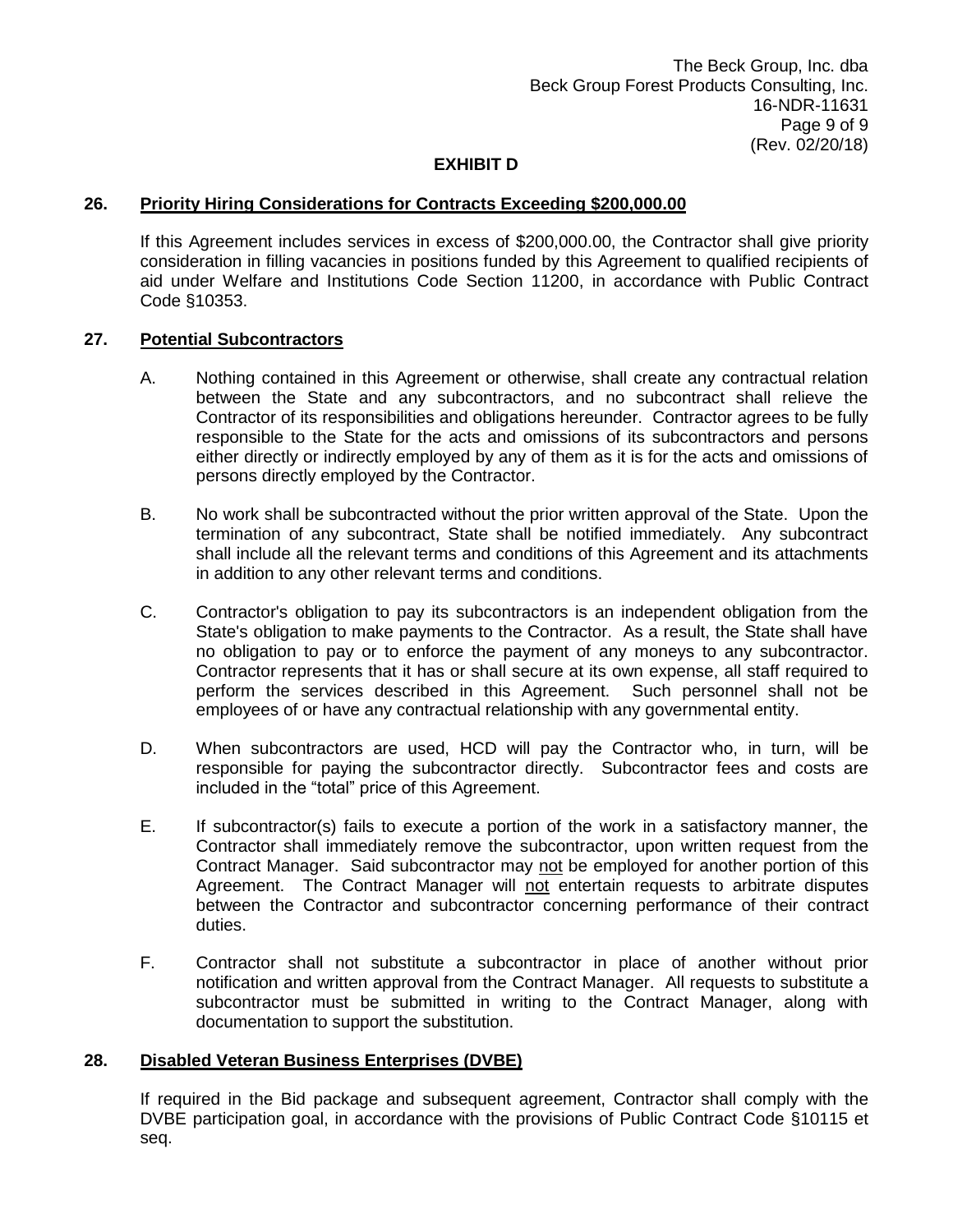### **CDBG-NDR TERMS AND CONDITIONS**

#### **1. Required Insurance Certificates and Performance Bonds**

Per Exhibit D, Section 20, prior to executing this Agreement, the Contractor shall provide the Department with current insurance coverage certificates evidencing all the required types of insurance as required by federal and California regulations.

Such insurance shall be in force during the entire term of this Agreement, shall be the Contractor's sole cost, and shall be in such amounts as the Department deems necessary.

### **2. Required Dun and Bradstreet DUNS Number**

Prior to executing this Agreement, Contractor shall provide Contract Manager with the current DUNS number for their company and any subcontractors. HUD requires all grantees, state recipients, subrecipients and contractors to provide DUNS numbers to their agency.

#### **3. Debarment and Suspension**

Per Executive Orders 12549 and 12689 and 2 CFR 180.220, a contract award must not be made to parties listed on the government wide exclusion System for Award Management (SAM). Prior to award of any contracts or subcontracts under this Agreement, contractors and subcontractors will have their debarred status checked on the government wide exclusions in the SAM.

#### **4. Required Federal Language from 2 CFR Part 200 Appendix II**

The Department is required to have this language in all CDBG Agreements. The Department is also requiring all other state agencies, state recipients and subrecipients who are using CDBG funding to have this language in their agreements.

- A. Remedies: Contracts for more than the simplified acquisition threshold (currently \$150,000) must address administrative, contractual, or legal remedies in instances where contractors violate or breach contract terms and provide for such sanction and penalties as appropriate. See Agreement Exhibit A, Section 5, for performance requirements, milestones and penalties language.
- B. Suspension or Termination for Cause and Convenience: See Exhibit D, Section 23, for Suspension of work and termination provisions.
- C. Non-Discrimination Language (41 CFR Part 60-1.4(b)):

Contractor shall comply with Executive Order 11246 of September 24, 1965, entitled "Equal Employment Opportunity", as amended by Executive Order 11375 of October 13, 1967, and as supplemented in Department of Labor regulations (41 CFR chapter 60).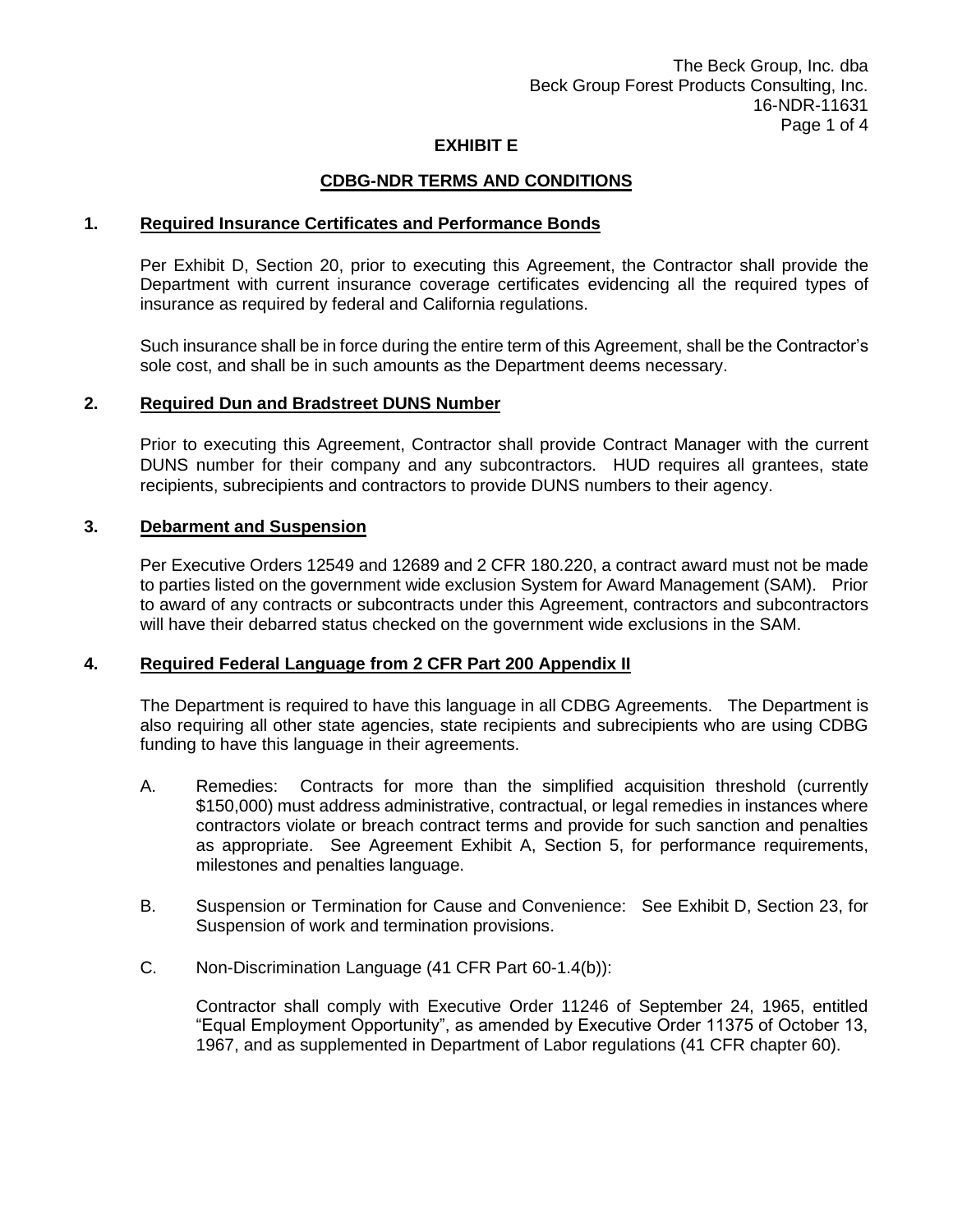D. Clean Air Act and the Federal Water Pollution Control Act:

This Agreement is subject to the requirements of the Clean Air Act (42 USC 7401-7671q.) and the Federal Water Pollution Control Act (33 U.S.C. 1251-1387), as amended. Any contracts or subgrants made under this agreement, in excess of \$150,000 must contain this provision. Contractor agrees to comply with all applicable standards, orders or regulations issues pursuant to the Clean Air Act and the Federal Water Pollution Control Act. Any violations of this act will be reported to the Department of Housing and Urban Development and the Regional Office of the Environmental Protection Agency (EPA).

E. Byrd Anti-Lobbying Amendment

Per the Byrd Anti-Lobbying Amendment (31 U.S.C. 1352) -- All contractors that apply or bid for an award exceeding \$100,000 must file the required certification. The contractor must certify that it will not and has not used Federal appropriated funds to pay any person or organization for influencing or attempting to influence an officer or employee of any agency, a member of Congress, officer or employee of congress, or an employee of a member of Congress in connection with obtaining any Federal contract, grant or any other contract award covered by the above referenced Amendment. The contractor must also dis close any lobbying with non-Federal fund that take place in connection with obtaining any Federal award.

F. Procurement of Recovered Materials.

A non-Federal entity that is a state agency or agency of a political subdivision of a state and its contractors must comply with section 6002 of the Solid Waste Disposal Act, as amended by the Resource Conservation and Recovery Act. The requirements of Section 6002 include procuring only items designated in guidelines of the Environmental Protection Agency (EPA) at 40 CFR part 247 that contain the highest percentage of recovered materials practicable, consistent with maintaining a satisfactory level of competition, where the purchase price of the item exceeds \$10,000 or the value of the quantity acquired during the preceding fiscal year exceeded \$10,000; procuring solid waste management services in a manner that maximizes energy and resource recovery; and establishing an affirmative procurement program for procurement of recovered materials identified in the EPA guidelines.

G. Rights to Inventions Made Under a Contract or Agreement.

If a Federal award meets the definition of "funding agreement" under 37 CFR 401.2(a) and the recipient or subrecipient wishes to enter into a contract with a small business firm or nonprofit organization regarding the substitution of parties, assignment or performance of recipient or subrecipient must comply with requirements of 37 CFR Part 401, "Rights to Inventions Made by Nonprofit Organizations and Small Business Firms Under Government Grants, Contracts and Cooperative Agreements, " and any implementing regulation issued by the awarding agency.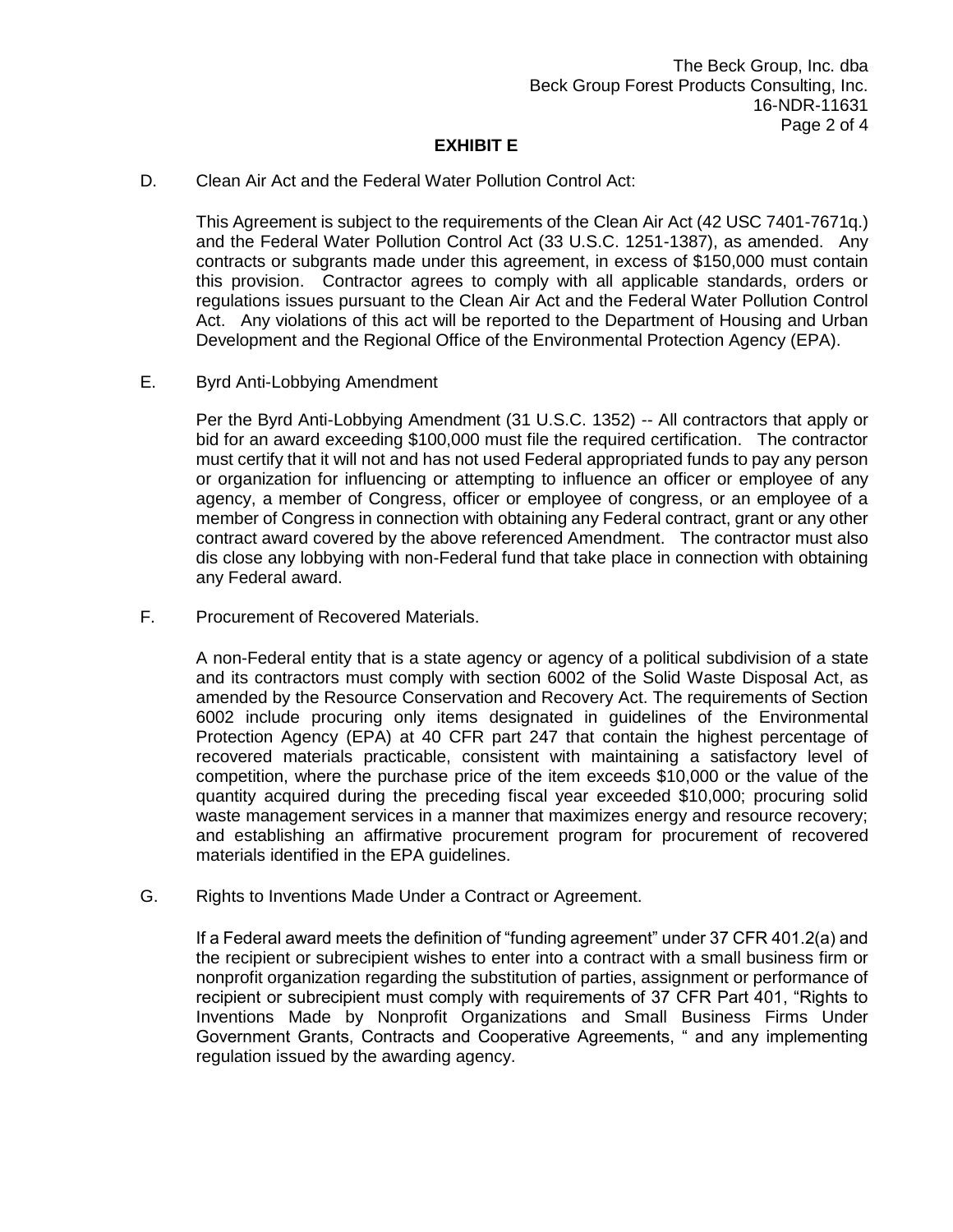### **5. Conflict of Interest of Members, Officers, or Employees of Contractors, Members of Local Governing Body, or Other Public Officials**

Pursuant to 24 CFR 570.489(g) and (h), 2 CFR Part 570, and 24 CFR 85.36(b)(3), no member, officer, or employee of the Jurisdiction, or its designees or agents, no member of the Governing Body of the locality in which the program is situated, and no other public official of such locality or localities who exercise or have exercised any functions or responsibilities with respect to CDBG activities assisted under this part, or who are in a position to participate in a decision-making process or gain inside information with regard to such activities, may obtain a financial interest or benefit from a CDBG-assisted activity, or have a financial interest in any contract, subcontract or agreement with respect to a CDBG-assisted activity or its proceeds, either for themselves or those with whom they have business or immediate family ties, during their tenure or for one (1) year thereafter. The Jurisdiction shall incorporate, or cause to be incorporated, in all such contracts or subcontracts a provision prohibiting such interest pursuant to the purposes of this Section. It is further required that this stipulation be included in all subcontracts to this contract.

### **6. Conflict of Interest of Certain Federal Officials**

No member of or delegate to the Congress of the United States, and no resident commissioner, shall be admitted to any share or part of this Agreement or to any benefit to arise from the same. The Contractor shall report all perceived or actual conflicts of interest cases to HCD for review before financial benefits are given.

### **7. Compliance with State and Federal Laws and Regulations**

The Contractor is responsible for compliance with all applicable Federal and State laws, Executive Orders, rules, guidelines, and regulations of the CDBG NDRC program.

- A. The Contractor agrees to comply with all State laws and regulations that pertain to construction, health and safety, labor, fair employment practices, equal opportunity, and all other matters applicable to the Contractor, its subcontractors, and any other State provisions as set forth in this Agreement.
- B. The Contractor agrees to comply with all federal laws and regulations applicable to the CDBG Program and NDRC appropriation and to the activity(ies), and with any other federal provisions as set forth in this Agreement.

### **8. Access to Records and Record Retention**

- A. Access by HCD or other state agency or sub-grantee, the Federal grantor agency, the Comptroller General of the United States, or any of their duly authorized representatives to any books, documents, papers, and records of the Contractor which are directly pertinent to that specific contract for the purpose of making audit, examination, excerpts, and transcriptions.
- B. All records must be retained by the Contractor for no less than three years after receiving final payment from HCD and all other pending matters are closed.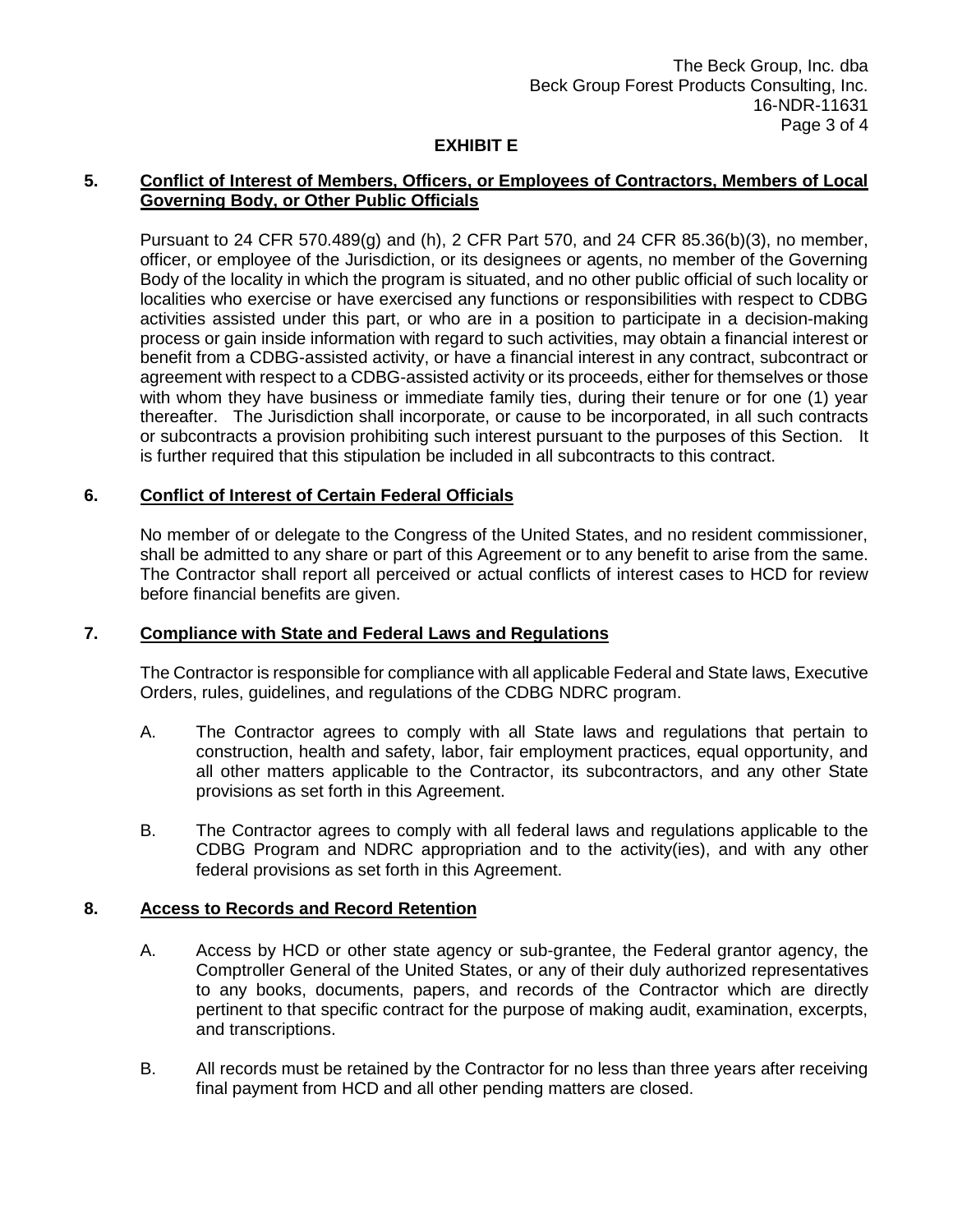### **9. Energy Policy and Conservation Act**

This Agreement is subject to mandatory standards and policies relating to energy efficiency which are contained in the state energy conservation plan issued in compliance with the Energy Policy and Conservation Act (Pub. L. 94-163, 89 Stat. 871).

### **10. Administrative and National Policy Requirements**

Certain Administrative and National Policy Requirements apply to all HUD programs, including the NDRC NOFA, for a complete list of these requirements; see the NDRC NOFA and federal registers on HUD's website. Any party involved in the CDBG-NDR project, whether directly or indirectly, must agree to provide any information HCD requires in order to meet the aforementioned administrative and national policy requirements.

## **11. Use of Funds**

The Appropriations Act made funds available for necessary expenses related to disaster relief, long-term recovery, restoration of infrastructure and housing, and economic revitalization in the most impacted and distressed areas resulting from a major disaster declared pursuant to the Robert T. Stafford Disaster Relief and Emergency Assistance Act of 1974 (42 U.S.C. 5121 et seq.) (Stafford Act), due to Hurricane Sandy and other eligible events in calendar years 2011, 2012, and 2013. The Appropriations Act requires funds to be used only for specific disasterrelated activities and administration of those activities.

#### **12. Applicable Statutory and Regulatory Requirements**

All recipients of CDBG-NDR grants are subject to: (1) the requirements of the Appropriations Act; (2) the Fiscal Year (FY) 2014 Notice of Funding Availability for National Disaster Resilience Competition (CDBG-NDR NOFA), including all appendices and incorporated portions of the FY 2014 General Section (as amended); and (3) applicable regulations governing the CDBG program at 24 CFR part 570, unless modified by waivers and alternative requirements published by HUD in this NOFA or other applicable Federal Register Notices.

Federal Register FR-5936-N-01, contains the requirements applicable to Community Development Block Grant (CDBG) funds made available by the Disaster Relief Appropriations Act, 2013 (Public Law 113-2, approved January 29, 2013) (**Appropriations Act**) and awarded under the National Disaster Resilience Competition as CDBG National Disaster Resilience (CDBG-NDR) grants.

Note that OMB recently published Guidance for Uniform Administrative Requirements 2 CFR Part 200. These Cost Principles and Audit Requirements for Federal Awards will update 24 CFR parts 84 and 85 and supersede the Circulars listed in the Technical Correction to the FY 2014 General Section. HUD has published conforming changes to its CDBG program regulations on December 7, 2015 (80 FR 75931), that updated CDBG program regulations to reflect references to appropriate sections of 2 CFR part 200. The effective date of HUD's conforming rule is January 6, 2016 and this Agreement is subject to all of these updated publications and rules.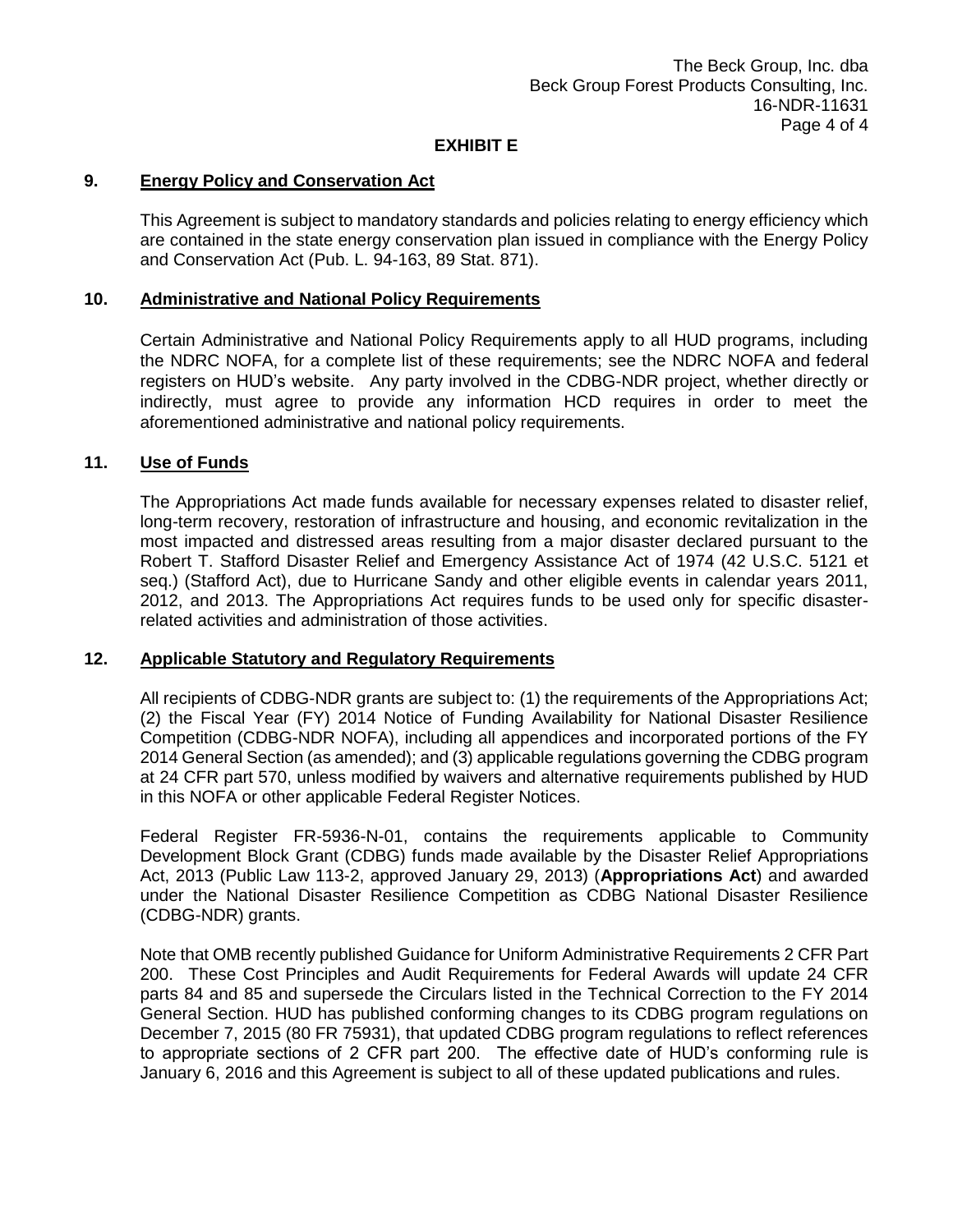## **RESUMES**

#### *Roy Anderson Beck Group Vice President, Senior Consultant, Supply & Feasibility Project Manager*

Since joining The Beck Group in 2006, Roy Anderson has led a variety of planning and consulting projects. For one of Roy's specialty areas, North American timber/fiber supply and demand studies, he has completed more than a dozen timber supply and demand studies as due diligence for sawmill acquisitions or greenfield sawmill development; nearly 50 biomass cogeneration supply studies; and several studies that analyzed and forecasted the supply and demand for mill residues in the Western U.S.

Roy has also performed many feasibility studies aimed at utilizing various forms of small-diameter timber and biomass including cogeneration, wood pellets/briquettes, bagged shavings, post and pole manufacturing, and firewood production. From that work, Roy has developed expertise about these technologies, as well as knowledge of raw material supply, matching plant size to available supply, capital costs, operating costs, product sales values, and financial analysis. Key for the California BUF RFP, Roy was the project manager on the CAWBIOM study completed for the National Forest Foundation in 2015 and the Klamath Tribe supply and feasibility studies completed between 2010 and 2012.

More recently Roy has been involved in The Beck Group's various benchmarking/competitive assessment studies, which allow participants to understand their firm's performance relative to peers and to identify improvement opportunity areas. Roy's various roles in the studies have included recruiting participants, mill visits to assure the accuracy of the data collected, and delivering the study results to the participating firms' management team.

Roy has more than 27 years of experience in the fields of forestry and forest products. Before joining The Beck Group, he was a forest products specialist with the Montana State University Extension Service where his responsibilities included developing and delivering forest products utilization and marketing outreach programs to Montana's forest products industry and private forest landowners. Roy has a PhD in forest products marketing from Oregon State University, a Masters in wood science from the University of Minnesota, and a BS in forest management from the University of Wisconsin-Stevens Point. His research has been published in the Journal of Forestry and the Forest Products Journal. Roy started his forestry career in Wisconsin's hardwood timber industry where he worked as a hardwood lumber sales person, logger and procurement forester at several hardwood sawmills in Wisconsin.

| EDUCATION | PH.D. FOREST PRODUCTS MARKETING                                     |  | Oregon State University (2003)             |  |  |
|-----------|---------------------------------------------------------------------|--|--------------------------------------------|--|--|
|           | M.S. WOOD SCIENCE                                                   |  | University of Minnesota-Twin Cities (1999) |  |  |
|           | B.S. FOREST MANAGEMENT University of Wisconsin-Stevens Point (1991) |  |                                            |  |  |

### **PROFESSIONAL**

**ACTIVITIES** Oregon State University, Oregon Wood Innovation Center Advisory Council Newsletter Editor, Portland Oregon Chapter, Society of American Foresters Member Forest Products Society

Former Board Member, Oregon Woodland Cooperative (OWC)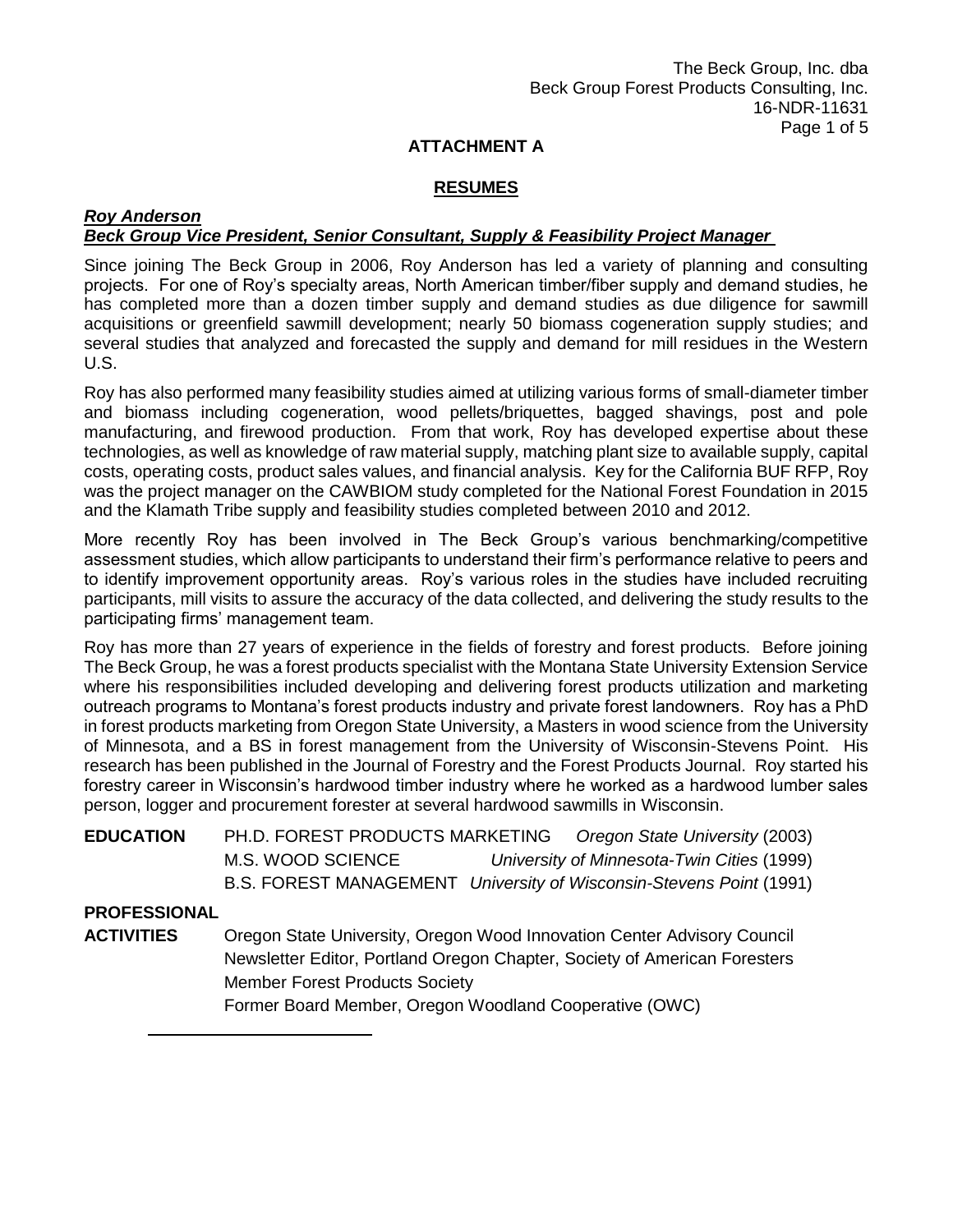### *William H. Carlson Principal, Carlson Small Power Consultants, Feasibility Study Subcontractor to The Beck Group*

Mr. Carlson has a background of over thirty-five years as a consultant and senior manager in electric power production and has experience with a wide variety of fuels, technologies and plant sizes. He has worked with independent power producers, electric utilities and cooperatives, as well as being integrally involved with the deregulation of the electric power industry and the risks and opportunities that restructuring entails. Mr. Carlson has been a spokesman for the renewable industry generally, and biomass specifically, in a variety of settings, including numerous Congressional testimonies. For over 25 years, Mr. Carlson has overseen networks of production facilities at the vice-presidential level, and he has been involved in numerous business development activities during the last decade.

The services offered by Mr. Carlson include:

- Assistance with development of new power projects
- Due diligence regarding the acquisition or sale of existing power plant assets
- Evaluation of operating assets from both a technical and economic perspective
- Assistance with contractual issues between owners and host utilities and/or state regulatory agencies
- Representation of individual owners or associations at legislative bodies or state/federal agencies regarding need for supplemental funding for small plants in form of tax credits, fuel subsidies, renewable portfolio standards, etc.
- Assistance to land management agencies in evaluation of biomass power facilities as part of proper land management efforts
- Assistance with staffing, training, compensation, etc. for small power plant owners
- Evaluation of used power plant equipment and systems

**EDUCATION** B.S. MECHANICAL ENGINEERING*California Polytechnic State University* (1969) Graduate Work MECHANICAL ENGINEERING*Montana State University* (1972) Additional Bus. Admin. and Computer Courses:*Southern Oregon State College Columbia Basin College University of Colorado*

### **PROFESSIONAL**

**ACTIVITIES** Chairman, USA Biomass Power Producers Alliance Former Board Member, Independent Energy Producers of California Board Member, California Biomass Energy Alliance Former Board Member, Electric Power Supply Association, Washington, D.C. Member, Joint USDA/DOE Biomass R&D Advisory Board Member, Western Governors' Association Biomass Task Force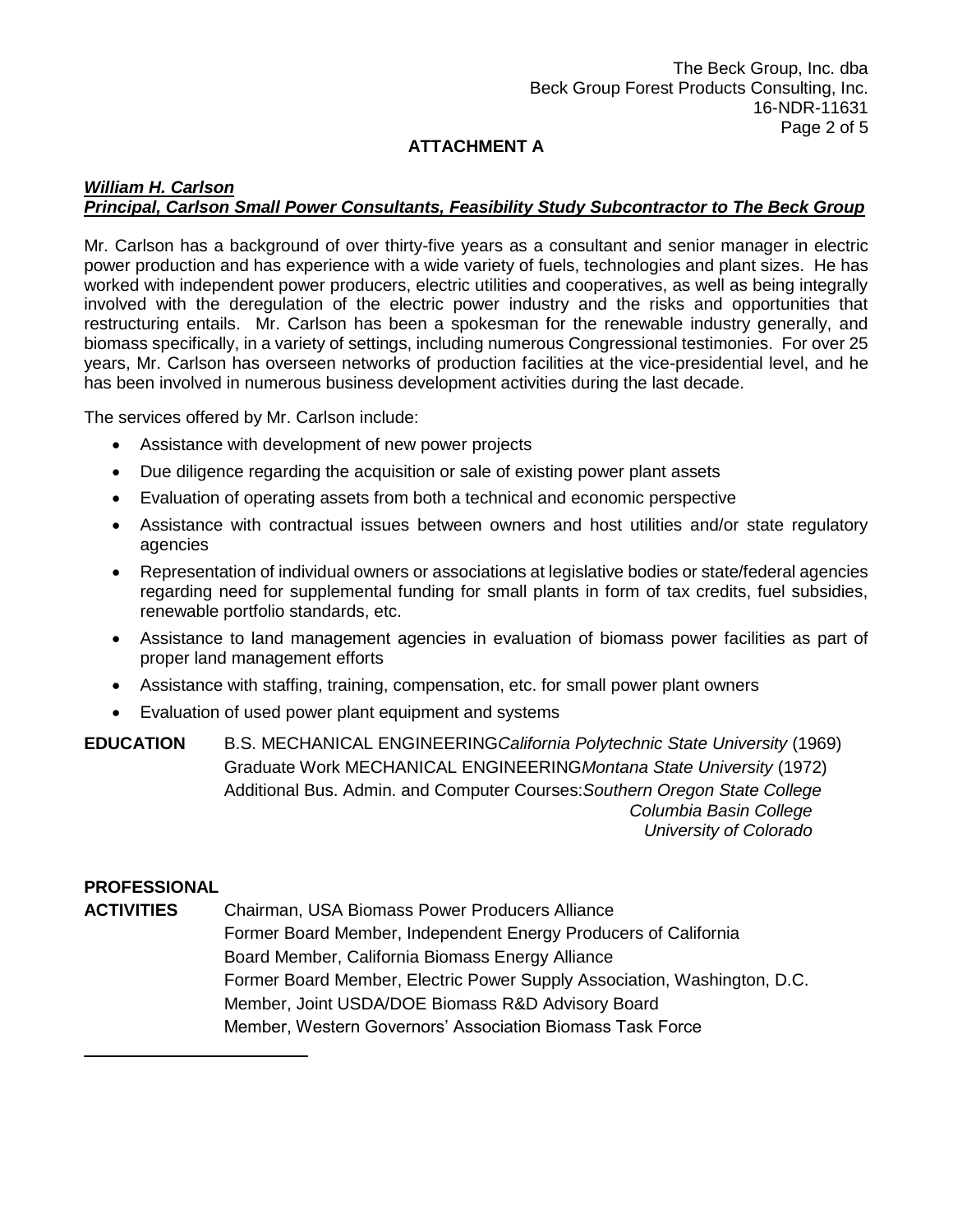## *Chris Trott Principal CT Bioenergy Consulting, Supply Study Subcontractor to The Beck Group*

Mr. Trott has worked in forest management and raw material procurement for the bioenergy and forest products industries in CA for more than 38 years. He is considered a leading expert in CA bioenergy feedstock production and supply. For the 25 years prior to beginning his forestry and bioenergy consulting business in 2013, he managed feedstock supply for 9 different bioenergy facilities, ranging from 10 to 50 MW, sourcing biomass feedstock from southern Oregon to the LA Basin. He has also worked as a Mill Byproducts Sales Manager, Production Analyst, and Log Buyer/Forester for two forest products companies in various locations in northern CA. He has been an active voice in CA forest and bioenergy policy development.

Mr. Trott provides a suite of bioenergy and forestry-related consulting services such as:

- High Hazard Zone fuel supply evaluation and development, particularly from the Sierra Nevada
- Transportation program development
- Evaluation, bidding, and supervision of USFS timber sales and Stewardship Projects
- Preparation of Drought Mortality Exemptions and Notices of Emergency
- Archaeological surveys and reports for Cal Fire projects
- Satellite log and fuel storage yard development
- Biomass feedstock supply evaluation
- Biomass fuel procurement services
- Developing and negotiating fuel supply contracts
- Supplier Letters of Intent
- Customized feedstock quality control and inventory management programs
- Fuel supplier relations
- Support for PPA negotiations and insurance claims
- Due diligence activities
- GHG calculations for forestry projects
- Biochar marketing
- Bioenergy Feedstock budgeting and financial modeling

CT Bioenergy specializes in:

- Chip log processing operations
- Developing long and short-term biomass fuel supplies
- Feedstock and processing equipment from forestry, agricultural, and solid waste business sectors
- Feedstock Requirements for Circulating Fluidized Bed, Bubbling Bed, Stoker-fired boilers and Gasification technologies

|  |                                                                                     | Humboldt State University (1978)                   |
|--|-------------------------------------------------------------------------------------|----------------------------------------------------|
|  |                                                                                     |                                                    |
|  |                                                                                     | <b>Basic Forest Practice</b>                       |
|  | <b>B.S. FOREST RESOURCE MANAGEMENT</b><br><b>CLFA Continuing Education Courses:</b> | Additional GIS Courses: Columbia Community College |

*Cumulative Watershed Impacts Smoke Management (CARB) Fire & Fuels Management*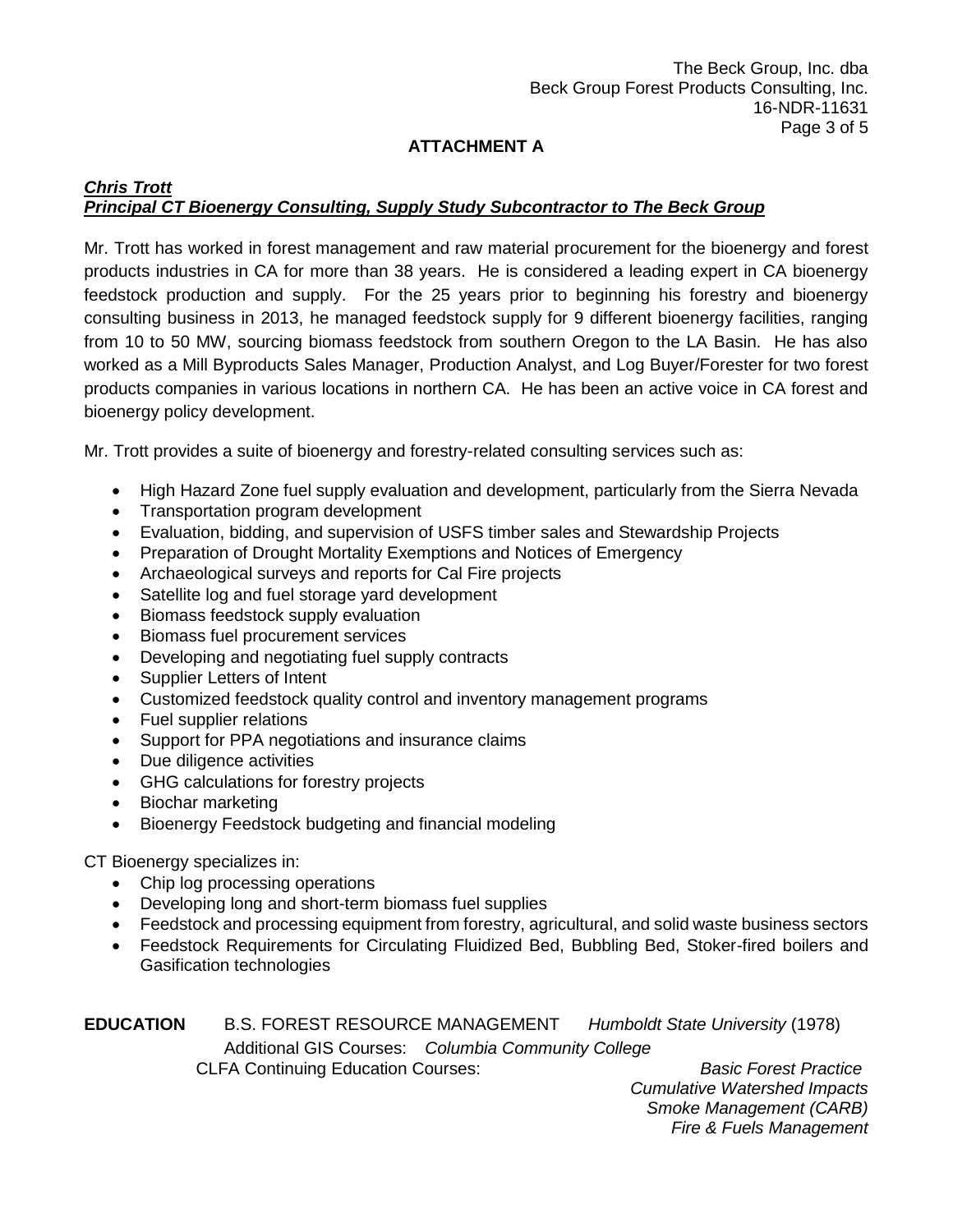The Beck Group, Inc. dba Beck Group Forest Products Consulting, Inc. 16-NDR-11631 Page 4 of 5

### **ATTACHMENT A**

*Forest Fuels Management* 

*Common THP Problems Forest Management and Climate Change*

## **LICENSES AND CERTIFICATIONS** CA Registered Professional Forester #2049

Cal Fire Archaeological Surveyor Certificate

#### **PROFESSIONAL ACTIVITIES**

*Tuolumne County Alliance for Environment and Resources* – Director, Chair - Bioenergy Committee

*Yosemite Stanislaus Solutions Collaborative* – Chair

*CA Forest Biomass Working Group* – member - Existing Infrastructure Committee

*Society of American Foresters -* member

*California Licensed Foresters Association* – member, past Director, past Chair - Federal Issues Committee

*CalForests –* past Executive Board Secretary & Treasurer

*California Biomass Energy Alliance* – member, past Chair - Ag Fuel Users Committee; past Chair, - Forestry & Air Quality Committee; past Chair – Watershed **Committee** 

*Inter-Agency Air & Smoke Council –* past Chair - Burn Alternatives Committee

*Tuolumne County Solid Waste Advisory Committee* – past Chair - Ad Hoc Satellite Yard Waste Collection Site Committee

*Sierra-Cascade Logging Conference* – past Director